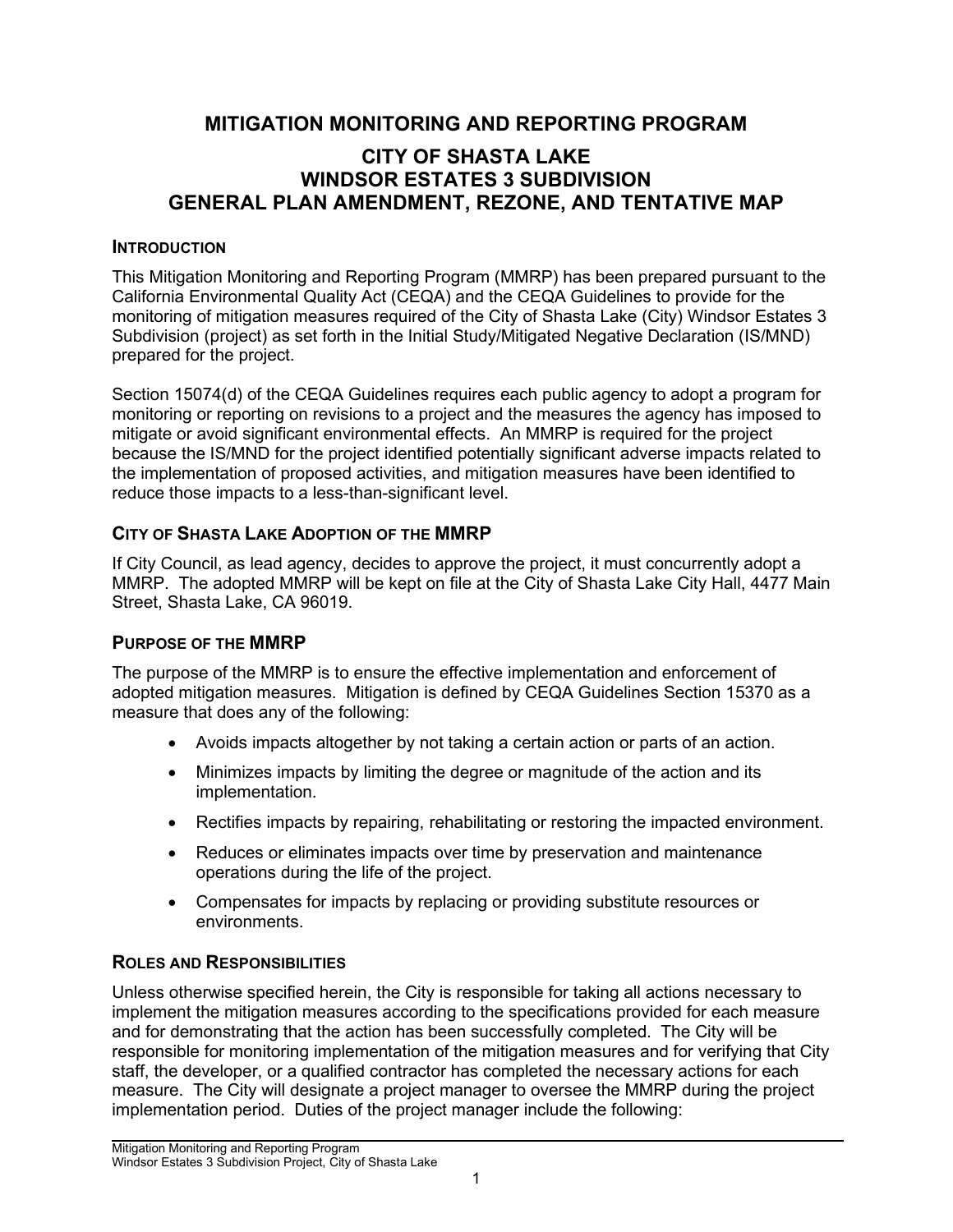- Ensure that routine inspections of the project's actions are conducted.
- Serve as liaison between the City and the City's contractor regarding mitigation monitoring issues (if appropriate).
- Complete forms and maintain records and documents required by the MMRP.
- Coordinate and ensure that corrective actions or enforcement measures are taken, if necessary.

#### **MMRP SUMMARY TABLE**

The MMRP table identifies the mitigation measures proposed for the project. These mitigation measures are reproduced from the IS/MND and are conditions of approval for the project. The table has the following columns:

- Mitigation Measure: Lists the mitigation measures identified in the IS/MND for a specific impact, along with the number for each measure as enumerated in the IS/MND.
- Monitoring Action: Identifies what actions the City shall take to comply with the mitigation measure.
- Monitoring Timing/Frequency: Identifies at what point in time, review process, or phase the mitigation measure will be completed.
- Date Checked/By Whom: Space to be initialed and dated by the individual designated to verify adherence to a specific mitigation measure.

#### **CONCLUSION**

The MMRP contained herein will provide for monitoring of construction activities as necessary, on-site identification and resolution of environmental problems, and proper reporting by the City. The MMRP is to be used by City staff, participating agencies, project contractors, and mitigation monitoring personnel during implementation of the project. The MMRP and any related supporting documentation shall be maintained in the project file and be made available to the public upon request.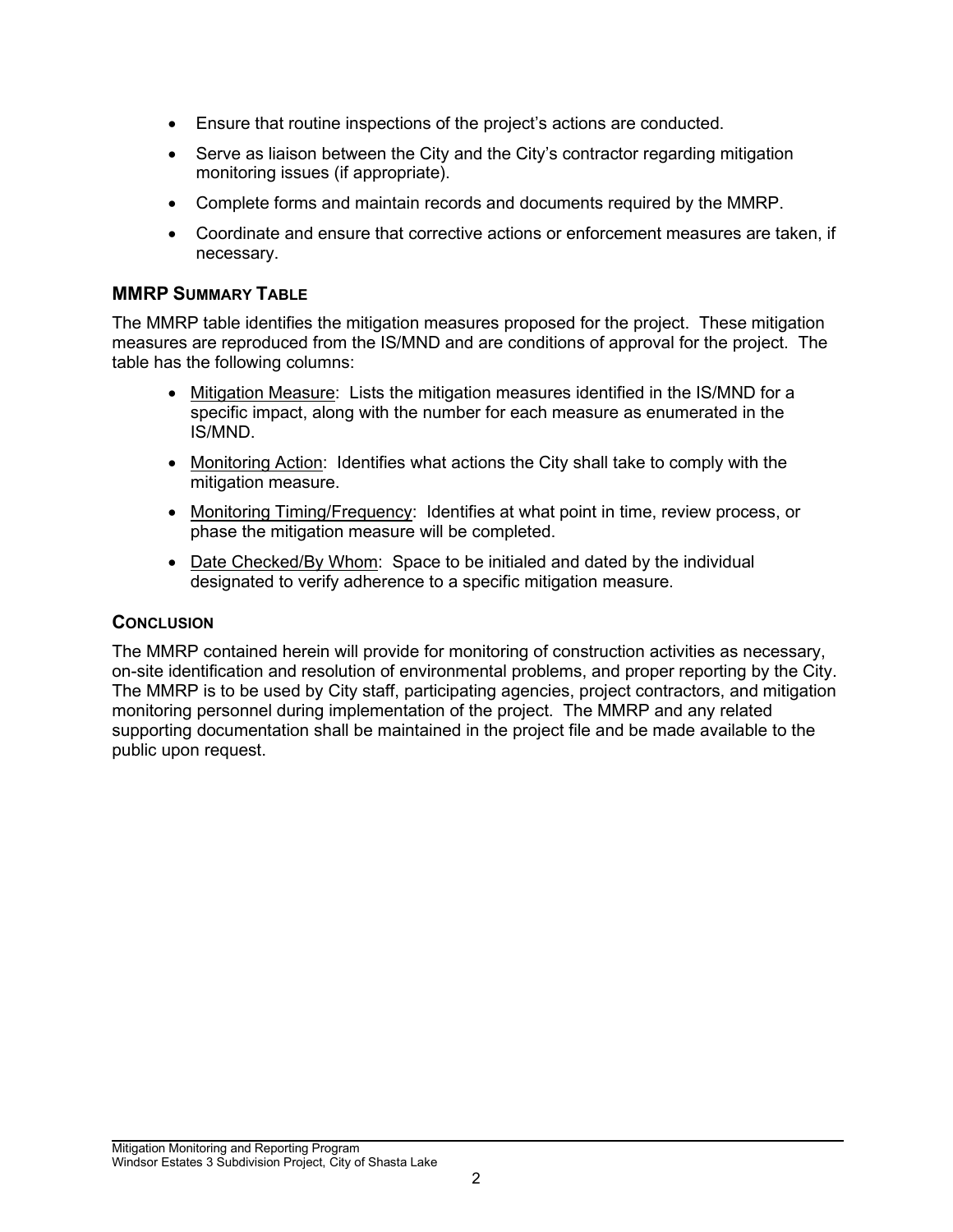#### **City of Shasta Lake Windsor Estates 3 Subdivision Project Mitigation Monitoring and Reporting Program**

| <b>Mitigation Measure</b> |                                                                                                                                                                                                                                                                                                                                                                                                     | <b>Monitoring Action</b>                                                                                      | <b>Monitoring</b>                                                                  | <b>Completion</b> |                 |  |  |
|---------------------------|-----------------------------------------------------------------------------------------------------------------------------------------------------------------------------------------------------------------------------------------------------------------------------------------------------------------------------------------------------------------------------------------------------|---------------------------------------------------------------------------------------------------------------|------------------------------------------------------------------------------------|-------------------|-----------------|--|--|
|                           |                                                                                                                                                                                                                                                                                                                                                                                                     |                                                                                                               | <b>Timing/Frequency</b>                                                            | Date              | <b>Initials</b> |  |  |
|                           | <b>Agriculture and Forestry Resources</b>                                                                                                                                                                                                                                                                                                                                                           |                                                                                                               |                                                                                    |                   |                 |  |  |
|                           | Implementation of Mitigation Measures 4.4.4 and 4.4.5                                                                                                                                                                                                                                                                                                                                               |                                                                                                               |                                                                                    |                   |                 |  |  |
| <b>Air Quality</b>        |                                                                                                                                                                                                                                                                                                                                                                                                     |                                                                                                               |                                                                                    |                   |                 |  |  |
| MM 4.3.1                  | The following measures shall be implemented to avoid/minimize<br>short-term air quality impacts during construction. These<br>measures shall be included on all grading and improvement<br>plans and/or permits.                                                                                                                                                                                    | <b>BC</b><br>Confirm mitigation measure is<br>included in grading and<br>improvement plans and/or<br>permits. | <b>BC</b><br>One-time check of grading<br>and improvement plans<br>and/or permits. |                   |                 |  |  |
| a.                        | During all construction activities, all architectural<br>coatings applied shall contain a low content of volatile<br>organic compounds (VOC) (i.e., 100 grams/liter) as<br>required by the California Green Building Code or<br>Shasta County AQMD, whichever is more restrictive.                                                                                                                  | DC<br>Field check as needed to<br>ensure compliance.                                                          | DC<br>Field check as needed to<br>ensure compliance.                               |                   |                 |  |  |
| b.                        | All construction equipment shall be maintained and<br>properly tuned in accordance with manufacturers'<br>specifications.                                                                                                                                                                                                                                                                           |                                                                                                               |                                                                                    |                   |                 |  |  |
| C.                        | All material excavated, stockpiled, or graded shall be<br>sufficiently watered to prevent fugitive dust from leaving<br>the property boundaries and causing a public nuisance<br>or a violation of an ambient air standard. Watering shall<br>occur at least twice daily with complete coverage of the<br>construction area, preferably in the mid-morning and<br>after work is completed each day. |                                                                                                               |                                                                                    |                   |                 |  |  |
| d.                        | All unpaved areas (including unpaved roads) with<br>vehicle traffic shall be watered periodically or have dust<br>palliatives applied for stabilization of dust emissions.                                                                                                                                                                                                                          |                                                                                                               |                                                                                    |                   |                 |  |  |
| е.                        | All on-site vehicles shall be limited to a speed of 15<br>miles per hour on unpaved roads.                                                                                                                                                                                                                                                                                                          |                                                                                                               |                                                                                    |                   |                 |  |  |
| f.                        | All land clearing, grading, earth-moving, or excavation<br>activities on the project site shall be suspended when<br>sustained winds are expected to exceed 20 miles per<br>hour.                                                                                                                                                                                                                   |                                                                                                               |                                                                                    |                   |                 |  |  |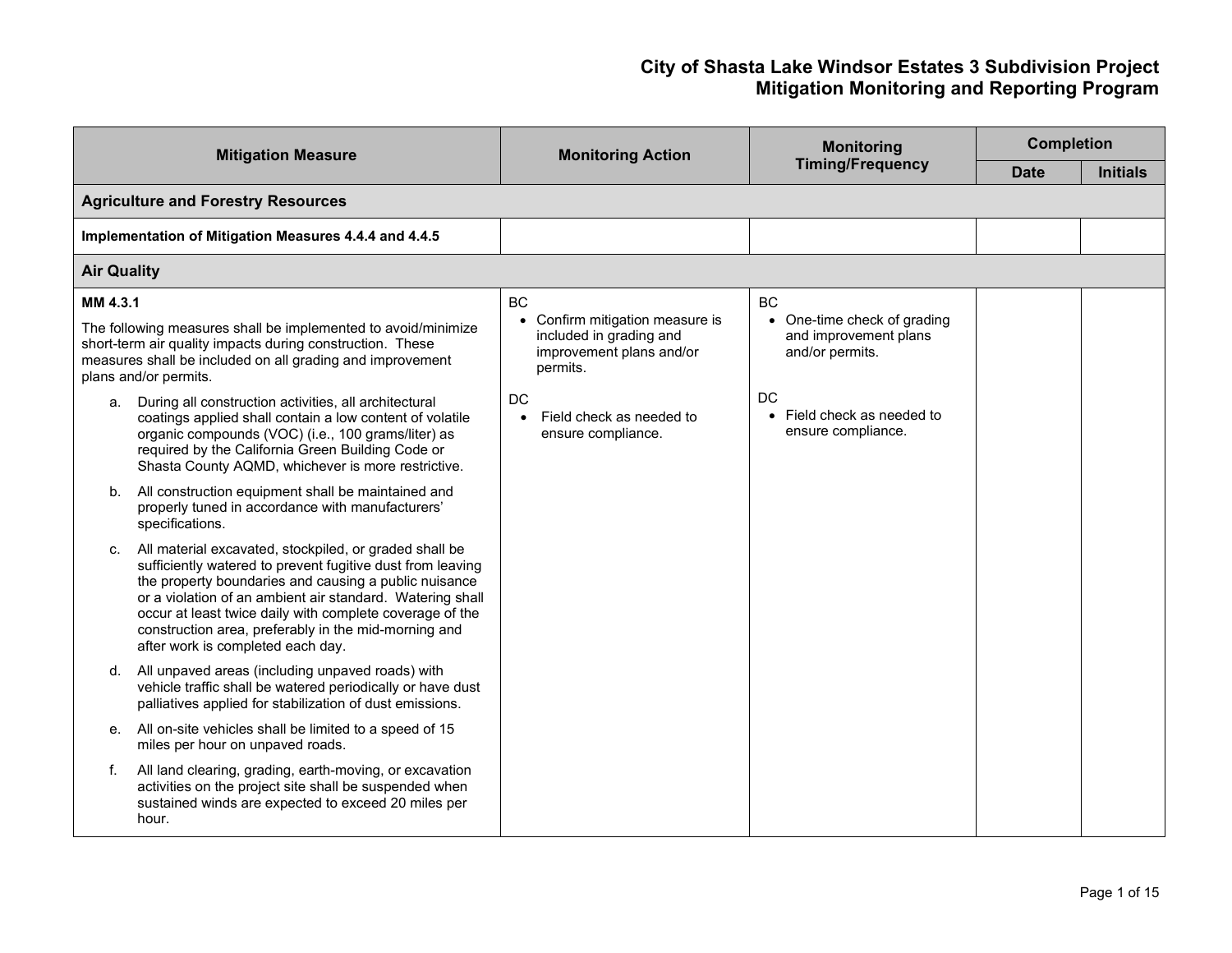|                   | <b>Mitigation Measure</b>                                                                                                                                                                                                                                                                                                                                                                                                                                                                                                                                                                                                                                                                                                                                                                                                                                                                                                                                                                                                                                                                                                                                                                                                                                                                                                 | <b>Monitoring Action</b>                                                                                                                                                                                                                                                                                                                                                                                                                                                                                                                                                                          | <b>Monitoring</b>                                                                                                                                                                                                                                                                                                                               | <b>Completion</b> |                 |
|-------------------|---------------------------------------------------------------------------------------------------------------------------------------------------------------------------------------------------------------------------------------------------------------------------------------------------------------------------------------------------------------------------------------------------------------------------------------------------------------------------------------------------------------------------------------------------------------------------------------------------------------------------------------------------------------------------------------------------------------------------------------------------------------------------------------------------------------------------------------------------------------------------------------------------------------------------------------------------------------------------------------------------------------------------------------------------------------------------------------------------------------------------------------------------------------------------------------------------------------------------------------------------------------------------------------------------------------------------|---------------------------------------------------------------------------------------------------------------------------------------------------------------------------------------------------------------------------------------------------------------------------------------------------------------------------------------------------------------------------------------------------------------------------------------------------------------------------------------------------------------------------------------------------------------------------------------------------|-------------------------------------------------------------------------------------------------------------------------------------------------------------------------------------------------------------------------------------------------------------------------------------------------------------------------------------------------|-------------------|-----------------|
|                   |                                                                                                                                                                                                                                                                                                                                                                                                                                                                                                                                                                                                                                                                                                                                                                                                                                                                                                                                                                                                                                                                                                                                                                                                                                                                                                                           |                                                                                                                                                                                                                                                                                                                                                                                                                                                                                                                                                                                                   | <b>Timing/Frequency</b>                                                                                                                                                                                                                                                                                                                         | <b>Date</b>       | <b>Initials</b> |
| g.                | All material transported off-site shall be either<br>sufficiently watered or securely covered to prevent a<br>public nuisance.                                                                                                                                                                                                                                                                                                                                                                                                                                                                                                                                                                                                                                                                                                                                                                                                                                                                                                                                                                                                                                                                                                                                                                                            |                                                                                                                                                                                                                                                                                                                                                                                                                                                                                                                                                                                                   |                                                                                                                                                                                                                                                                                                                                                 |                   |                 |
| h.                | Prior to final occupancy, the applicant shall re-establish<br>ground cover on the construction site through seeding<br>and watering.                                                                                                                                                                                                                                                                                                                                                                                                                                                                                                                                                                                                                                                                                                                                                                                                                                                                                                                                                                                                                                                                                                                                                                                      |                                                                                                                                                                                                                                                                                                                                                                                                                                                                                                                                                                                                   |                                                                                                                                                                                                                                                                                                                                                 |                   |                 |
| İ.                | Off-road construction equipment shall not be left idling<br>for periods longer than 5 minutes when not in use.                                                                                                                                                                                                                                                                                                                                                                                                                                                                                                                                                                                                                                                                                                                                                                                                                                                                                                                                                                                                                                                                                                                                                                                                            |                                                                                                                                                                                                                                                                                                                                                                                                                                                                                                                                                                                                   |                                                                                                                                                                                                                                                                                                                                                 |                   |                 |
| j.                | Trees and other vegetation cleared to accommodate the<br>proposed project shall not be burned onsite and shall be<br>disposed of in another lawful manner (e.g., chipping or<br>mulching), as approved by the City.                                                                                                                                                                                                                                                                                                                                                                                                                                                                                                                                                                                                                                                                                                                                                                                                                                                                                                                                                                                                                                                                                                       |                                                                                                                                                                                                                                                                                                                                                                                                                                                                                                                                                                                                   |                                                                                                                                                                                                                                                                                                                                                 |                   |                 |
|                   | <b>Responsibility: City Building Division</b>                                                                                                                                                                                                                                                                                                                                                                                                                                                                                                                                                                                                                                                                                                                                                                                                                                                                                                                                                                                                                                                                                                                                                                                                                                                                             |                                                                                                                                                                                                                                                                                                                                                                                                                                                                                                                                                                                                   |                                                                                                                                                                                                                                                                                                                                                 |                   |                 |
| <b>Biological</b> |                                                                                                                                                                                                                                                                                                                                                                                                                                                                                                                                                                                                                                                                                                                                                                                                                                                                                                                                                                                                                                                                                                                                                                                                                                                                                                                           |                                                                                                                                                                                                                                                                                                                                                                                                                                                                                                                                                                                                   |                                                                                                                                                                                                                                                                                                                                                 |                   |                 |
| MM 4.4.1          |                                                                                                                                                                                                                                                                                                                                                                                                                                                                                                                                                                                                                                                                                                                                                                                                                                                                                                                                                                                                                                                                                                                                                                                                                                                                                                                           | <b>BC</b>                                                                                                                                                                                                                                                                                                                                                                                                                                                                                                                                                                                         | <b>BC</b>                                                                                                                                                                                                                                                                                                                                       |                   |                 |
| а.                | In order to avoid impacts to tree-roosting bats, one of the following<br>measures shall be implemented:<br>Prior to commencement of tree removal, a qualified bat<br>biologist (i.e., an experienced bat biologist holding a<br>California Department of Fish and Wildlife [CDFW]<br>Scientific Collecting Permit) shall conduct a tree habitat<br>assessment to identify trees with suitable bat roosting<br>habitat (e.g., cavities, crevices, exfoliating bark, etc.).<br>Trees determined to have suitable roosting habitat shall<br>be removed only outside of the maternity season and<br>winter season during the following times, or as otherwise<br>approved/recommended by a qualified bat biologist.<br>Between approximately March 1 (or after evening<br>temperatures rise above 45°F, and/or no more than<br>1/2" of rainfall within 24 hours occurs), and April 15; or DC<br>2. Between approximately September 1 and October 15<br>(or before evening temperatures fall below 45°F,<br>and/or more than $\frac{1}{2}$ " of rainfall within 24 hours<br>occurs).<br>Trees shall be removed using the following two-step<br>process to allow bats the opportunity to abandon the roost<br>prior to tree removal. The two-step removal of bat habitat<br>trees shall be conducted over two consecutive days. | Option A:<br>• Review tree habitat assessment to<br>confirm trees with suitable bat<br>roosting habitat.<br>Option B:<br>• Review night emergence survey<br>and submit to CDFW. If<br>necessary, establish suitable non-<br>disturbance buffers.<br>Options A and B:<br>• Confirm applicable measures are<br>included in grading and<br>improvement plans and/or<br>permits.<br>Option A:<br>• Ensure trees are removed using<br>the two-step process.<br>• Ensure tree removal is instructed<br>and supervised by a qualified bat<br>biologist experienced with two-<br>step removal procedures. | Option A:<br>• One-time check of tree habitat<br>assessment.<br>Option B:<br>• One-time check of night<br>emergence survey report.<br>Options A and B:<br>• One-time check of grading and<br>improvement plans and/or<br>permits.<br><b>DC</b><br>Option A:<br>• Field check as needed to<br>ensure compliance with tree<br>removal parameters. |                   |                 |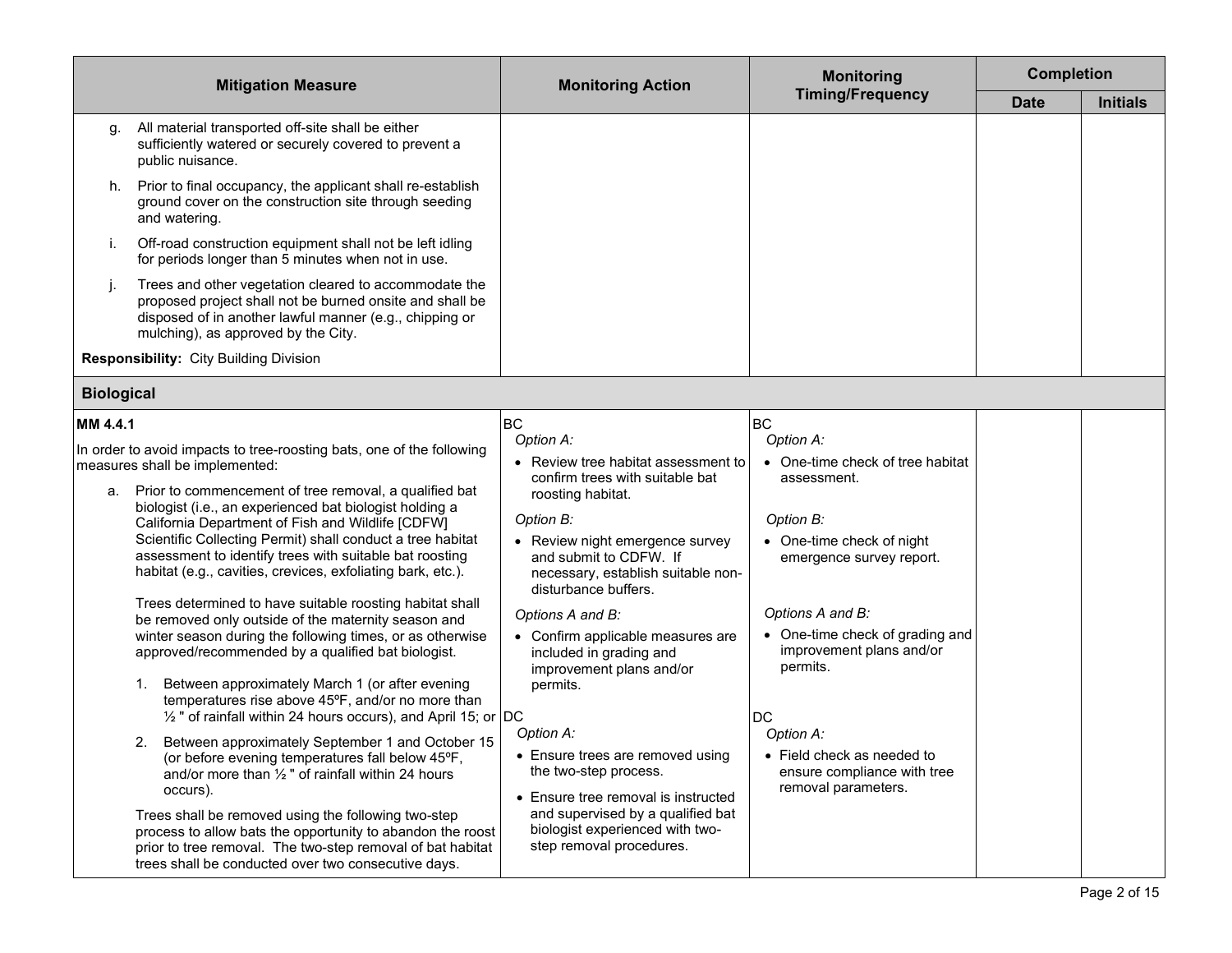| <b>Mitigation Measure</b>                                                                                                                                                                                                                                                                                                                                                                                                                  | <b>Monitoring Action</b>                                                             | <b>Monitoring</b><br><b>Timing/Frequency</b>                                                               | <b>Completion</b> |                 |
|--------------------------------------------------------------------------------------------------------------------------------------------------------------------------------------------------------------------------------------------------------------------------------------------------------------------------------------------------------------------------------------------------------------------------------------------|--------------------------------------------------------------------------------------|------------------------------------------------------------------------------------------------------------|-------------------|-----------------|
|                                                                                                                                                                                                                                                                                                                                                                                                                                            |                                                                                      |                                                                                                            | <b>Date</b>       | <b>Initials</b> |
| On day 1, non-habitat features (i.e., branches without<br>cavities, crevices, or exfoliating bark) on bat habitat trees,<br>shall be removed by hand (e.g., using chainsaws), and<br>chippers shall be used wherever possible; this will cause<br>a level of noise and vibration disturbance sufficient to<br>cause bats to choose not to return to the tree for a few<br>days after they emerge to forage.                                | Option B<br>• If required, ensure that the non-<br>disturbance buffer is maintained. | Option B<br>• If required, field check as<br>needed to ensure non-<br>disturbance buffer is<br>maintained. |                   |                 |
| A qualified bat biologist experienced with two-step<br>removal procedures shall instruct and provide initial<br>supervision of tree cutting crews on day 1 so that they do<br>not accidentally remove potential habitat features, which<br>could result in direct mortality of bats.                                                                                                                                                       |                                                                                      |                                                                                                            |                   |                 |
| On the following day, the trees are removed. Any new<br>tree cutting crew members added to the crew shall require<br>instruction and initial supervision by a qualified bat<br>biologist.                                                                                                                                                                                                                                                  |                                                                                      |                                                                                                            |                   |                 |
| If trees are removed outside of the time periods described<br>b.<br>under MM 4.4.1(a) above (or a time period otherwise<br>approved/recommended by a qualified bat biologist), the<br>following steps shall be taken prior to tree removal:                                                                                                                                                                                                |                                                                                      |                                                                                                            |                   |                 |
| A night emergence survey shall be conducted by a<br>qualified bat biologist during acceptable weather<br>conditions (taking into consideration rain, high winds, and<br>night temperatures) to identify the presence of bats.<br>Alternatively, if conditions allow, the bat biologist shall<br>physically inspect roosts for the presence or absence of<br>bats. The results of the survey shall be submitted to<br>CDFW upon completion. |                                                                                      |                                                                                                            |                   |                 |
| If no active roosts are found no further action is required.<br>If a roost is determined to be occupied, a suitable non-<br>disturbance buffer, determined by the bat biologist in<br>consultation with CDFW, shall be established until the<br>young are capable of flight, as determined through<br>additional monitoring by a qualified bat biologist.                                                                                  |                                                                                      |                                                                                                            |                   |                 |
| The survey shall be conducted no more than one week<br>prior to the initiation of tree removal. If tree removal is<br>delayed or suspended for more than one week after the<br>survey, a subsequent survey shall be conducted.                                                                                                                                                                                                             |                                                                                      |                                                                                                            |                   |                 |
| <b>Responsibility: City Planning Division</b>                                                                                                                                                                                                                                                                                                                                                                                              |                                                                                      |                                                                                                            |                   |                 |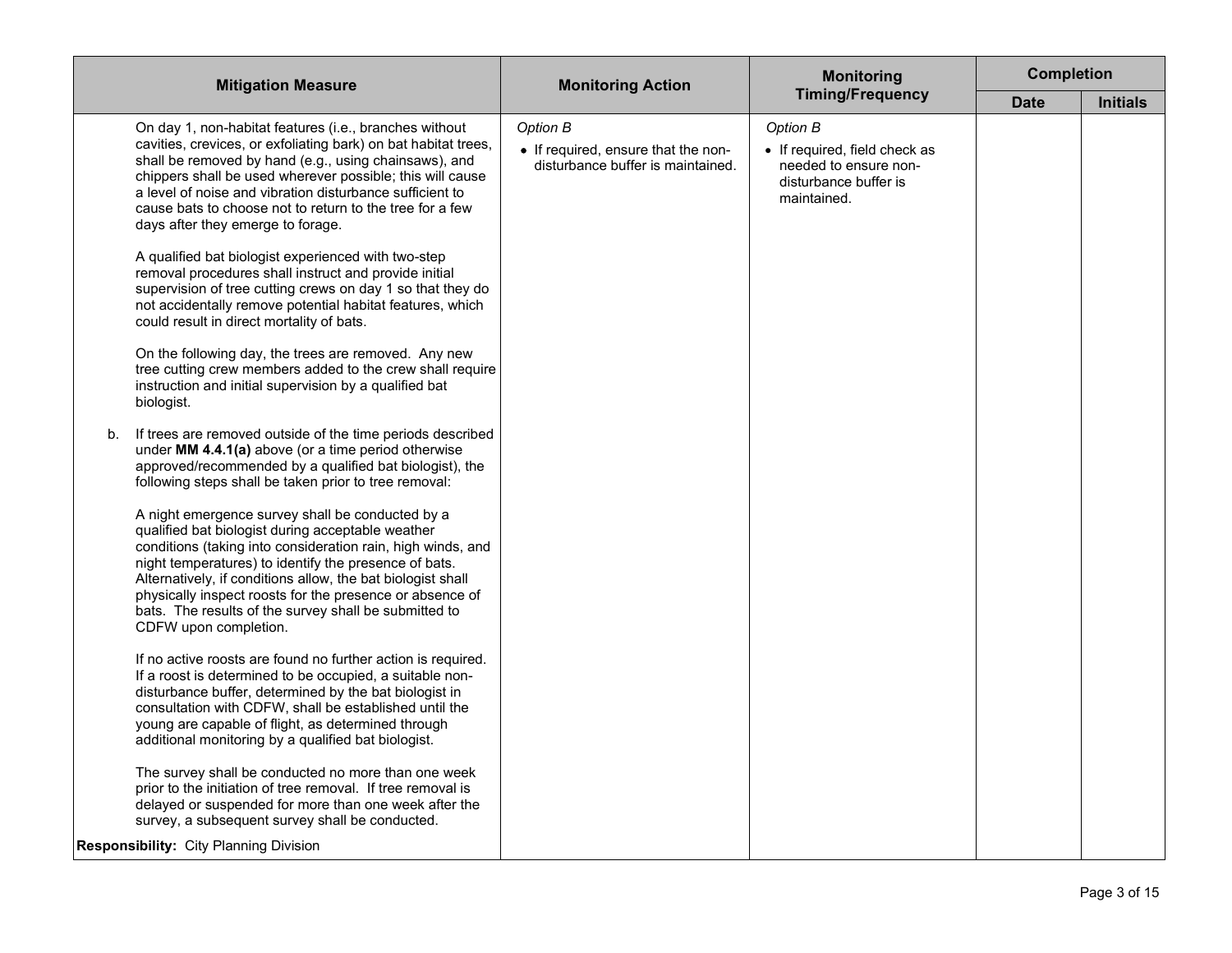| <b>Mitigation Measure</b>                                                                                                                                                                                                                                                                                                                                                                                                                                                                                                                                                                                                                                                                                                                                                                                                                                                                                                                                                                                                                                                                                                                                                                                                                                                             | <b>Monitoring Action</b>                                                                                                                                                                                                                                                    | <b>Monitoring</b>                                                                                                                                                                                                                                                                                                                | <b>Completion</b> |                 |
|---------------------------------------------------------------------------------------------------------------------------------------------------------------------------------------------------------------------------------------------------------------------------------------------------------------------------------------------------------------------------------------------------------------------------------------------------------------------------------------------------------------------------------------------------------------------------------------------------------------------------------------------------------------------------------------------------------------------------------------------------------------------------------------------------------------------------------------------------------------------------------------------------------------------------------------------------------------------------------------------------------------------------------------------------------------------------------------------------------------------------------------------------------------------------------------------------------------------------------------------------------------------------------------|-----------------------------------------------------------------------------------------------------------------------------------------------------------------------------------------------------------------------------------------------------------------------------|----------------------------------------------------------------------------------------------------------------------------------------------------------------------------------------------------------------------------------------------------------------------------------------------------------------------------------|-------------------|-----------------|
|                                                                                                                                                                                                                                                                                                                                                                                                                                                                                                                                                                                                                                                                                                                                                                                                                                                                                                                                                                                                                                                                                                                                                                                                                                                                                       |                                                                                                                                                                                                                                                                             | <b>Timing/Frequency</b>                                                                                                                                                                                                                                                                                                          | <b>Date</b>       | <b>Initials</b> |
| MM 4.4.2<br>All construction-related activities, including staging, stockpiling of<br>soils, and storage of construction equipment and materials, shall<br>maintain a minimum 50-foot buffer from the upland edge of all<br>wetlands and other waters of the U.S. and State that are outside<br>the project footprint.<br>The City, in consultation with the California Department of Fish and<br>Wildlife, may approve a smaller buffer. Prior to commencement of<br>any earth disturbance (e.g., clearing, grading, trenching, etc.), a<br>qualified biologist, in consultation with the project engineer, shall<br>delineate the buffer zones with temporary fencing. The buffer<br>areas shall be periodically inspected by a qualified biologist<br>throughout project construction to ensure the fencing is properly<br>maintained.<br><b>Responsibility: City Planning Division</b>                                                                                                                                                                                                                                                                                                                                                                                            | <b>BC</b><br>Confirm mitigation measure is<br>$\bullet$<br>included in grading and<br>improvement plans and/or<br>permits.<br>• Install temporary fencing under<br>the supervision of a qualified<br>biologist.<br><b>DC</b><br>• Ensure fencing is properly<br>maintained. | <b>BC</b><br>• One-time check of grading and<br>improvement plans and/or<br>permits.<br>• One-time check of temporary<br>fencing.<br><b>DC</b><br>• Field check as needed to<br>ensure fencing is properly<br>maintained.                                                                                                        |                   |                 |
| MM 4.4.3<br>The following measures shall be implemented to ensure adequate<br>replacement of protected trees (any living tree, except gray pine,<br>having at least one trunk of ten inches or more diameter at breast<br>height):<br>a. Prior to issuance of a grading permit, a map exhibit<br>depicting the species and size of protected trees<br>proposed for removal shall be provided to the<br>Development Services Director or his/her designee in<br>order to determine tree replacement requirements.<br>Once a determination is made regarding the number of<br>b.<br>protected trees to be removed, a Tree Replacement Plan<br>shall be prepared by a certified arborist or landscape<br>architect. In order to satisfy the intent of the City's Tree<br>Conservation Ordinance, the Tree Replacement Plan<br>shall prescribe one or a combination of the following<br>measures:<br>1. Three fifteen-gallon trees shall be planted on-site for<br>each protected tree removed. This could include tree<br>planting in on-site open space areas, street trees<br>along Pine Grove Avenue, or additional trees planted<br>on individual parcels. The size of a fifteen-gallon<br>replacement tree may be increased to a 24-inch box<br>and count as two replacement trees. | <b>BC</b><br>• Review and approve final tree<br>removal map and Tree<br>Replacement Plan.<br><b>DC</b><br>• Verify implementation of the Tree<br>Replacement Plan as specified in<br>the Plan.                                                                              | <b>BC</b><br>• One-time check of tree<br>removal map and Tree<br>Replacement Plan.<br>• One-time confirmation of<br>payment of in-lieu fees and/or<br>recordation of deed<br>restrictions (if necessary).<br>DC<br>• Field check as needed to<br>ensure tree planting occurs in<br>accordance with the Tree<br>Replacement Plan. |                   |                 |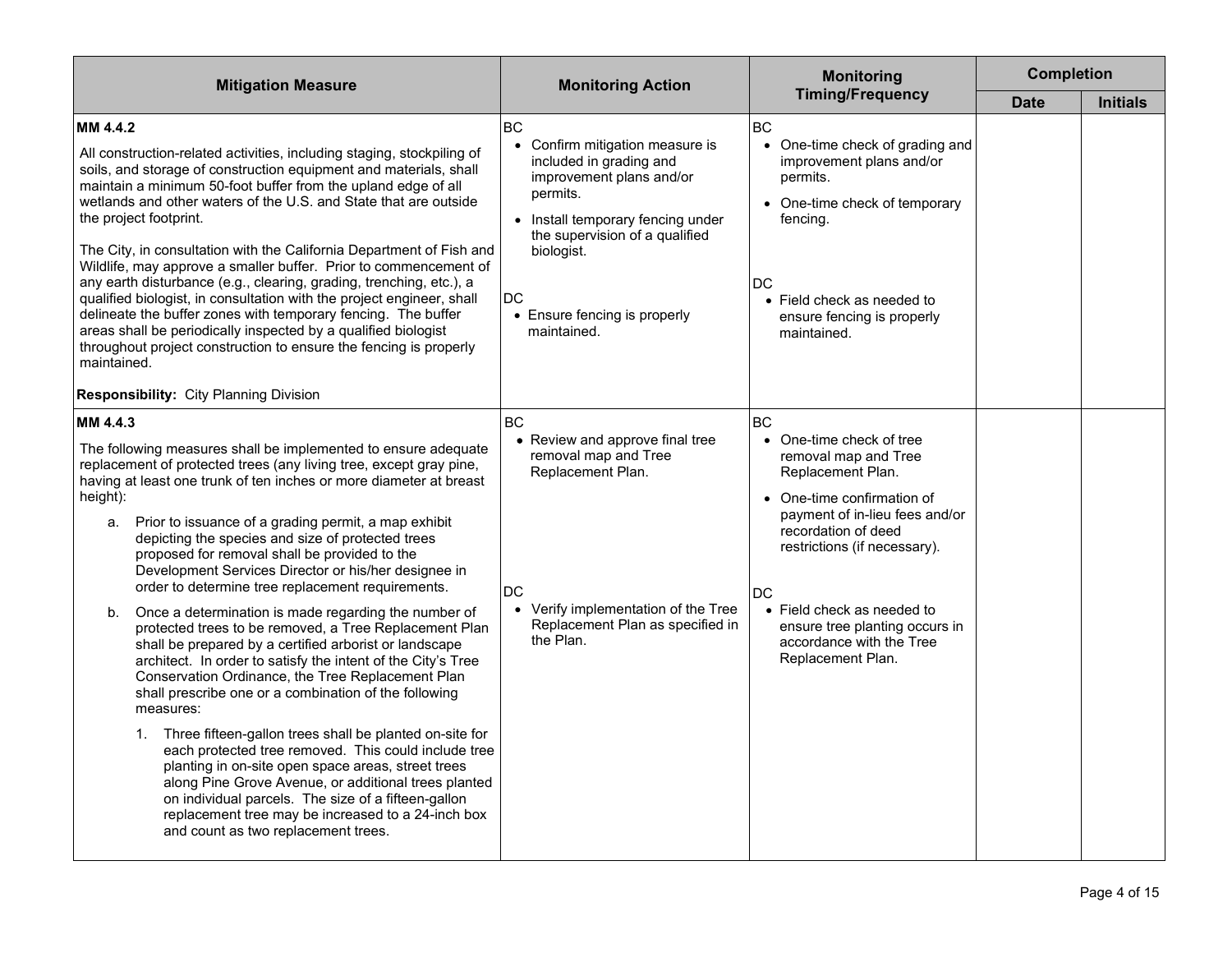| <b>Mitigation Measure</b>                                                                                                                                                                                                                                                                                                                                                                                                                                           | <b>Monitoring Action</b>                                                                                                                                                                                                                   | <b>Monitoring</b>                                                                     | <b>Completion</b> |                 |
|---------------------------------------------------------------------------------------------------------------------------------------------------------------------------------------------------------------------------------------------------------------------------------------------------------------------------------------------------------------------------------------------------------------------------------------------------------------------|--------------------------------------------------------------------------------------------------------------------------------------------------------------------------------------------------------------------------------------------|---------------------------------------------------------------------------------------|-------------------|-----------------|
|                                                                                                                                                                                                                                                                                                                                                                                                                                                                     |                                                                                                                                                                                                                                            | <b>Timing/Frequency</b>                                                               | <b>Date</b>       | <b>Initials</b> |
| The Tree Replacement Plan shall identify the<br>species, size, and location of all replacement trees.<br>The replacement trees shall be native trees; and/or<br>An alternative site(s) within the City limits shall be<br>2.<br>identified for additional tree planting that is required to<br>satisfy the tree replacement ratio. Alternative sites<br>may include, but are not limited to, local parks,<br>schools, and public rights-of-way; and/or              |                                                                                                                                                                                                                                            |                                                                                       |                   |                 |
| An in-lieu fee shall be paid to the City to purchase<br>3.<br>trees that will be planted on public property, such as<br>parks, schools, public rights-of-way, or at other public<br>facilities. The in-lieu fee shall be based on the fair<br>market value of the number of trees required as<br>replacement trees that cannot be accommodated<br>elsewhere; and/or                                                                                                 |                                                                                                                                                                                                                                            |                                                                                       |                   |                 |
| Deed restrictions shall be recorded to prohibit future<br>4.<br>development in an area of the property that contains<br>protected trees in proportion to the number of trees<br>proposed for removal, with credit given for<br>implementation of one or more of the above<br>measures.                                                                                                                                                                              |                                                                                                                                                                                                                                            |                                                                                       |                   |                 |
| Prior to issuance of a grading permit, the Tree Replacement Plan<br>shall be submitted to the Development Services Director or his/her<br>designee for approval. Implementation of the Tree Replacement<br>Plan shall be verified by the City's Building Official in accordance<br>with the Plan (e.g., prior to issuance of a Certificate of Occupancy<br>for a dwelling unit).                                                                                    |                                                                                                                                                                                                                                            |                                                                                       |                   |                 |
| <b>Responsibility:</b> City Planning and Building Divisions                                                                                                                                                                                                                                                                                                                                                                                                         |                                                                                                                                                                                                                                            |                                                                                       |                   |                 |
| MM 4.4.4<br>Temporary construction fencing shall be installed and maintained at<br>least six feet outside of the dripline of all oak trees to be preserved.<br>The fencing around this "root protection zone" shall be maintained<br>throughout construction.                                                                                                                                                                                                       | BC<br>Confirm mitigation measure is<br>included in grading and<br>improvement plans and/or<br>permits.                                                                                                                                     | BC<br>• One-time check of grading and<br>improvement plans and/or<br>permits.         |                   |                 |
| a. No vehicle parking or materials stockpiling shall occur<br>within the root protection zone.<br>To the extent feasible, no construction activities (including<br>b.<br>grading, cutting, and trenching), shall occur within the root<br>protection zone. If trenching or other work must occur<br>within the root protection zone, the work shall be<br>completed under the supervision of a certified arborist.<br><b>Responsibility:</b> City Building Division | DC<br>• Ensure exclusionary fencing is<br>installed and maintained around<br>the root protection zone.<br>• Ensure any work occurring within<br>the root protection zone is<br>completed under the supervision of<br>a certified arborist. | DC<br>• Field check as needed to<br>ensure compliance with the<br>mitigation measure. |                   |                 |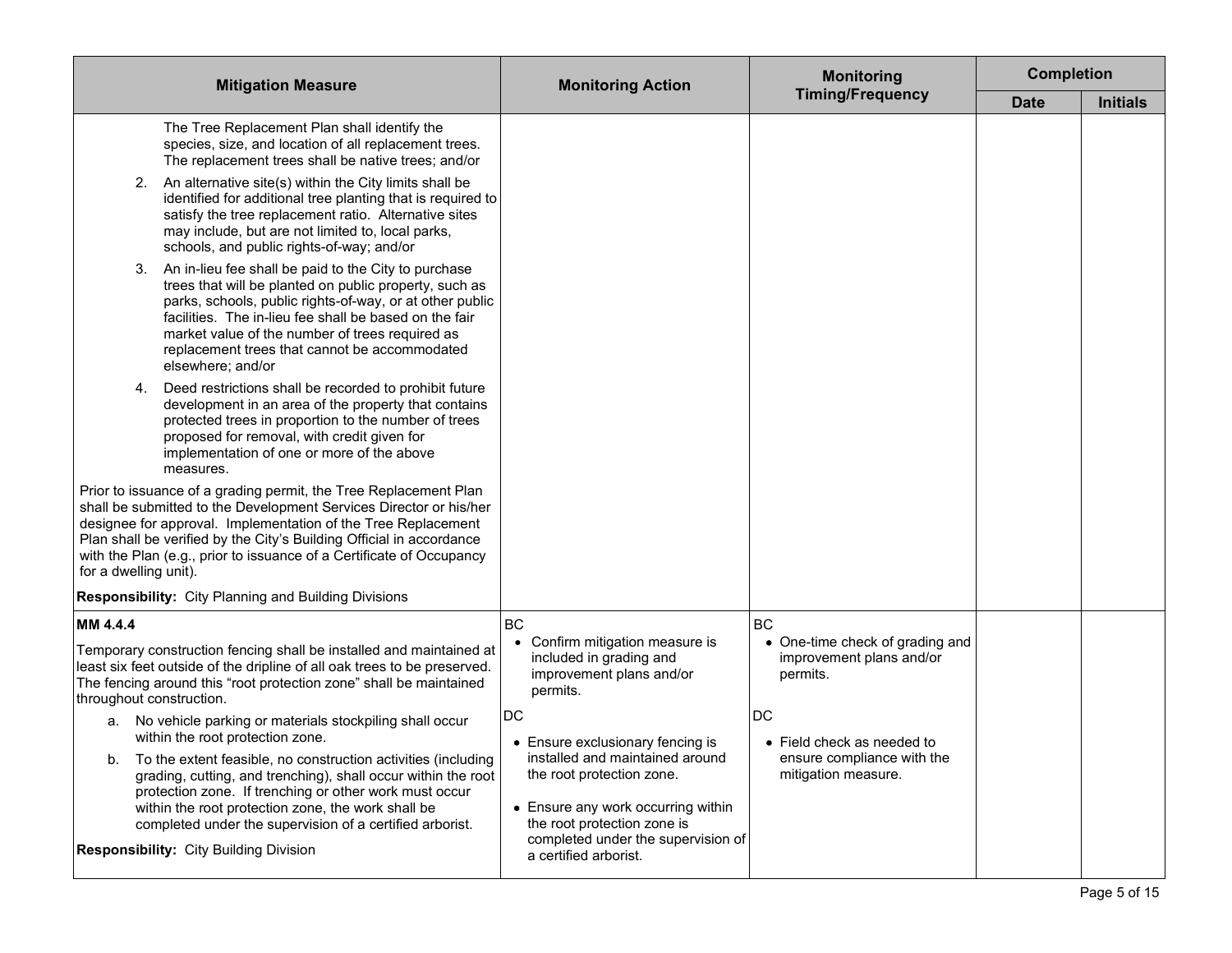| <b>Mitigation Measure</b>                                                                                                                                                                                                                                                                                                                                                                                                                                                                                                                                                                                                                                                                                                                                                                              | <b>Monitoring Action</b>                                                                                                                                                                                                                                                                                                        | <b>Monitoring</b>                                                                                                                                                                                                                             | <b>Completion</b> |                 |
|--------------------------------------------------------------------------------------------------------------------------------------------------------------------------------------------------------------------------------------------------------------------------------------------------------------------------------------------------------------------------------------------------------------------------------------------------------------------------------------------------------------------------------------------------------------------------------------------------------------------------------------------------------------------------------------------------------------------------------------------------------------------------------------------------------|---------------------------------------------------------------------------------------------------------------------------------------------------------------------------------------------------------------------------------------------------------------------------------------------------------------------------------|-----------------------------------------------------------------------------------------------------------------------------------------------------------------------------------------------------------------------------------------------|-------------------|-----------------|
|                                                                                                                                                                                                                                                                                                                                                                                                                                                                                                                                                                                                                                                                                                                                                                                                        |                                                                                                                                                                                                                                                                                                                                 | <b>Timing/Frequency</b>                                                                                                                                                                                                                       | <b>Date</b>       | <b>Initials</b> |
| MM 4.4.5<br>The potential for introduction and spread of noxious weeds shall be<br>avoided/minimized by:<br>a. Using only certified weed-free erosion control materials,<br>mulch, and seed.<br>b. Limiting any import or export of fill material to material that is<br>known to be weed free.<br>c. Requiring the construction contractor to thoroughly wash all<br>equipment at a commercial wash facility prior to entering the<br>job site and upon leaving the job site.<br><b>Responsibility: City Building Division</b>                                                                                                                                                                                                                                                                        | <b>BC</b><br>• Confirm mitigation measure is<br>included in grading and<br>improvement plans and/or<br>permits.<br><b>DC</b><br>• Field check to confirm compliance<br>with mitigation measure.                                                                                                                                 | <b>BC</b><br>One-time check of grading and<br>$\bullet$<br>improvement plans and/or<br>permits.<br>DC<br>• Field check as needed to<br>ensure compliance.                                                                                     |                   |                 |
| MM 4.4.6<br>To prevent the inadvertent entrapment of wildlife, the construction<br>contractor shall ensure that at the end of each workday trenches<br>and other excavations that are over one-foot deep have been<br>backfilled or covered with plywood or other hard material. If<br>backfilling or covering is not feasible, one or more wildlife escape<br>ramps constructed of earth fill or wooden planks shall be installed<br>in the open trench.<br>Pipes shall be inspected for wildlife prior to capping, moving, or<br>placing backfill over the pipes to ensure that animals have not been<br>trapped. If animals have been trapped, they shall be allowed to<br>leave the area unharmed.<br><b>Responsibility: City Building Division</b>                                                | BC<br>• Confirm mitigation measure is<br>included in grading and<br>improvement plans and/or<br>permits.<br>DC<br>• Field check to ensure compliance<br>with mitigation measure.                                                                                                                                                | <b>BC</b><br>• One-time check of grading and<br>improvement plans and/or<br>permits.<br>DC<br>• Field check as needed to<br>ensure compliance.                                                                                                |                   |                 |
| MM 4.4.7<br>In order to avoid impacts to nesting migratory birds and/or raptors<br>protected under the federal Migratory Bird Treaty Act and California<br>Fish and Game Code §3503 and §3503.5, including their nests and<br>eggs, one of the following shall be implemented:<br>a. Vegetation removal and other ground-disturbance activities<br>associated with construction shall occur between September<br>1 and January 31 when birds are not nesting; or<br>b. If vegetation removal or ground disturbance activities occur<br>during the nesting season, a pre-construction nesting survey<br>shall be conducted by a qualified biologist to identify active<br>nests in and adjacent to the work area. The survey shall take<br>into account acoustic impacts and line-of-sight disturbances | <b>BC</b><br>• Confirm mitigation measure is<br>included in grading and<br>improvement plans and/or<br>permits.<br>• If vegetation removal or<br>construction occur between<br>February 1 and August 31, check<br>pre-construction survey report<br>provided by biologist regarding the<br>presence/absence of active<br>nests. | BC<br>• One-time check of grading and<br>improvement plans and/or<br>permits.<br>One-time check of biologist's<br>documentation and submittal<br>to CDFW.<br>• If active nests are present,<br>consultation with CDFW and<br>USFWS as needed. |                   |                 |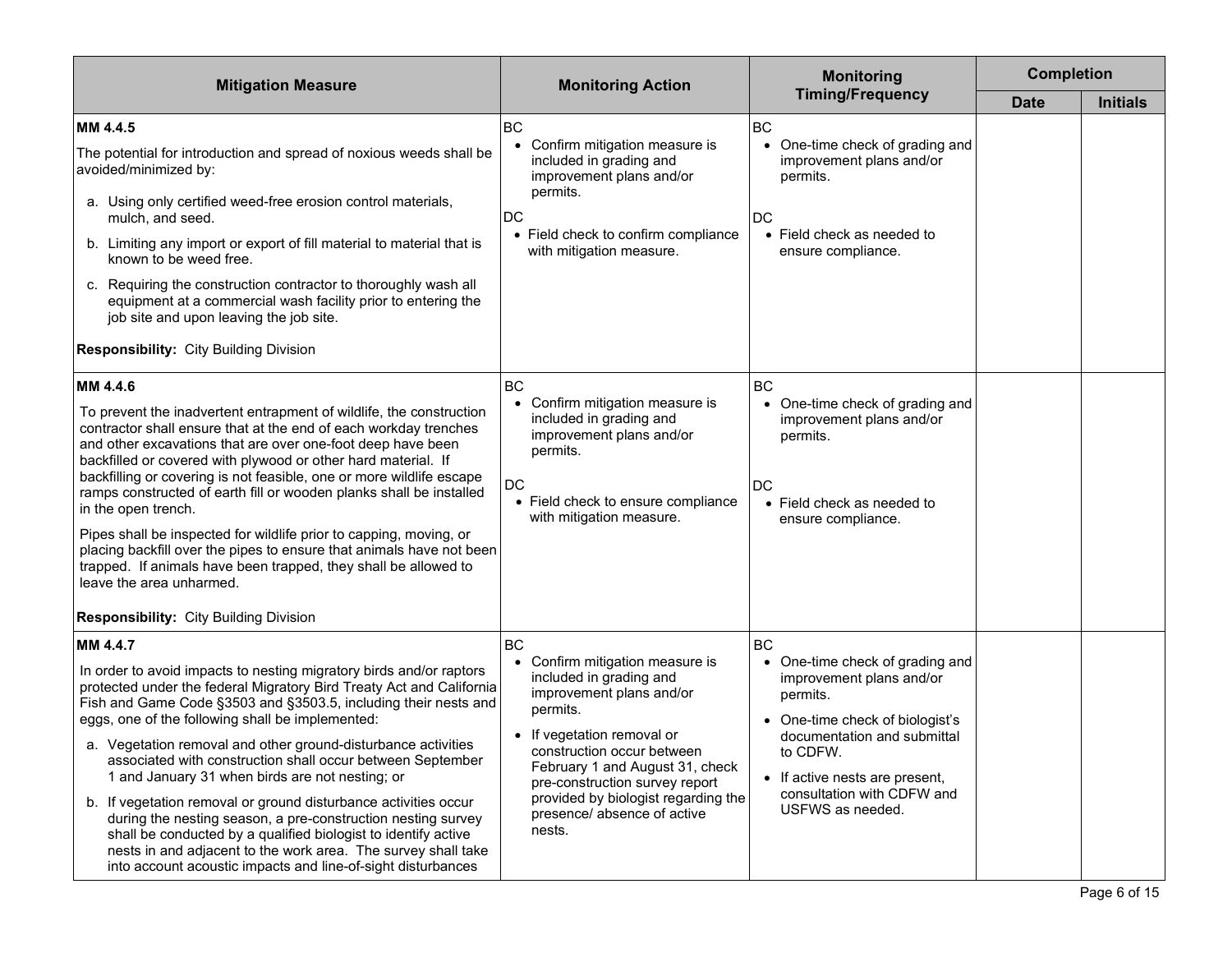| <b>Mitigation Measure</b>                                                                                                                                                                                                                                                                                                                                                                                                                                                                                                                                                                                                                                                                                                                                                                                                                                                                                                                                                                                                                                                                                                  | <b>Monitoring Action</b>                                                                                                                                                                                                                                                                                                     | <b>Monitoring</b>                                                                                                                                                                                                                                                                                                          | <b>Completion</b> |                 |
|----------------------------------------------------------------------------------------------------------------------------------------------------------------------------------------------------------------------------------------------------------------------------------------------------------------------------------------------------------------------------------------------------------------------------------------------------------------------------------------------------------------------------------------------------------------------------------------------------------------------------------------------------------------------------------------------------------------------------------------------------------------------------------------------------------------------------------------------------------------------------------------------------------------------------------------------------------------------------------------------------------------------------------------------------------------------------------------------------------------------------|------------------------------------------------------------------------------------------------------------------------------------------------------------------------------------------------------------------------------------------------------------------------------------------------------------------------------|----------------------------------------------------------------------------------------------------------------------------------------------------------------------------------------------------------------------------------------------------------------------------------------------------------------------------|-------------------|-----------------|
|                                                                                                                                                                                                                                                                                                                                                                                                                                                                                                                                                                                                                                                                                                                                                                                                                                                                                                                                                                                                                                                                                                                            |                                                                                                                                                                                                                                                                                                                              | <b>Timing/Frequency</b>                                                                                                                                                                                                                                                                                                    | <b>Date</b>       | <b>Initials</b> |
| occurring as a result of the project in order to determine a<br>sufficient survey radius to avoid nesting birds. The results of<br>the survey shall be submitted to the California Department of<br>Fish and Wildlife upon completion. The survey shall be<br>conducted no more than one week prior to the initiation of<br>construction. If construction activities are delayed or<br>suspended for more than one week after the pre-construction<br>survey, the site shall be resurveyed.<br>If active nests are found, the City of Shasta Lake shall<br>consult with the California Department of Fish and Wildlife<br>and the U.S. Fish and Wildlife Service regarding appropriate<br>action to comply with the Migratory Bird Treaty Act and<br>California Fish and Game Code §3503. Compliance<br>measures may include, but are not limited to, exclusion<br>buffers, sound-attenuation measures, seasonal work<br>closures based on the known biology and life history of the<br>species identified in the survey, as well as ongoing<br>monitoring by biologists.<br><b>Responsibility: City Planning Division</b> | • Submit pre-construction survey<br>report to CDFW.<br>If active nests are present,<br>$\bullet$<br>consult with the CDFW and the<br>U.S. Fish and Wildlife Service<br>(USFWS).<br>DC<br>If active nests are present,<br>٠<br>inspect project area to verify that<br>appropriate measures are<br>implemented and maintained. | DC<br>• If active nests are present,<br>field check as needed to<br>confirm that compliance<br>measures are maintained.                                                                                                                                                                                                    |                   |                 |
| <b>Cultural Resources</b>                                                                                                                                                                                                                                                                                                                                                                                                                                                                                                                                                                                                                                                                                                                                                                                                                                                                                                                                                                                                                                                                                                  |                                                                                                                                                                                                                                                                                                                              |                                                                                                                                                                                                                                                                                                                            |                   |                 |
| MM 4.5.1<br>In the event of any inadvertent discovery of cultural resources (i.e.,<br>burnt animal bone, midden soils, projectile points or other humanly-<br>modified lithics, historic artifacts, etc.), all work within 50 feet of the<br>find shall be halted until a professional archaeologist can evaluate<br>the significance of the find in accordance with PRC §21083.2(g) and $ {\rm DC} $<br>§21084.1, and CEQA Guidelines §15064.5(a). If any find is<br>determined to be significant by the archaeologist, the City shall meet<br>with the archaeologist to determine the appropriate course of action.<br>If necessary, a Treatment Plan prepared by an archeologist outlining<br>recovery of the resource, analysis, and reporting of the find shall be<br>prepared. The Treatment Plan shall be reviewed and approved by<br>the City prior to resuming construction.<br><b>Responsibility: City Planning Division</b>                                                                                                                                                                                     | BC<br>Confirm mitigation measure is<br>$\bullet$<br>included in grading and<br>improvement plans and/or<br>permits.<br>If any archaeological resources<br>are encountered, confirm all<br>construction activities stop within<br>the affected area and a qualified<br>archaeologist is contacted.                            | BC<br>One-time check of grading and<br>$\bullet$<br>improvement plans and/or<br>permits.<br><b>DC</b><br>• Field check as needed to<br>confirm temporary<br>construction stoppage within<br>the buffer zone.<br>• The archaeologist shall specify<br>the timing/ frequency of<br>additional monitoring, as<br>appropriate. |                   |                 |
| MM 4.5.2<br>Prior to commencement of any earth disturbance (e.g., clearing,<br>grading, trenching, etc.), all construction personnel participating in<br>the earth-disturbing activities and their supervisors shall receive<br>training from a qualified archaeologist and/or Native American                                                                                                                                                                                                                                                                                                                                                                                                                                                                                                                                                                                                                                                                                                                                                                                                                             | <b>BC</b><br>Confirm mitigation measure is<br>included in grading and<br>improvement plans and/or<br>permits.                                                                                                                                                                                                                | <b>BC</b><br>One-time check of grading and<br>improvement plans and/or<br>permits.                                                                                                                                                                                                                                         |                   |                 |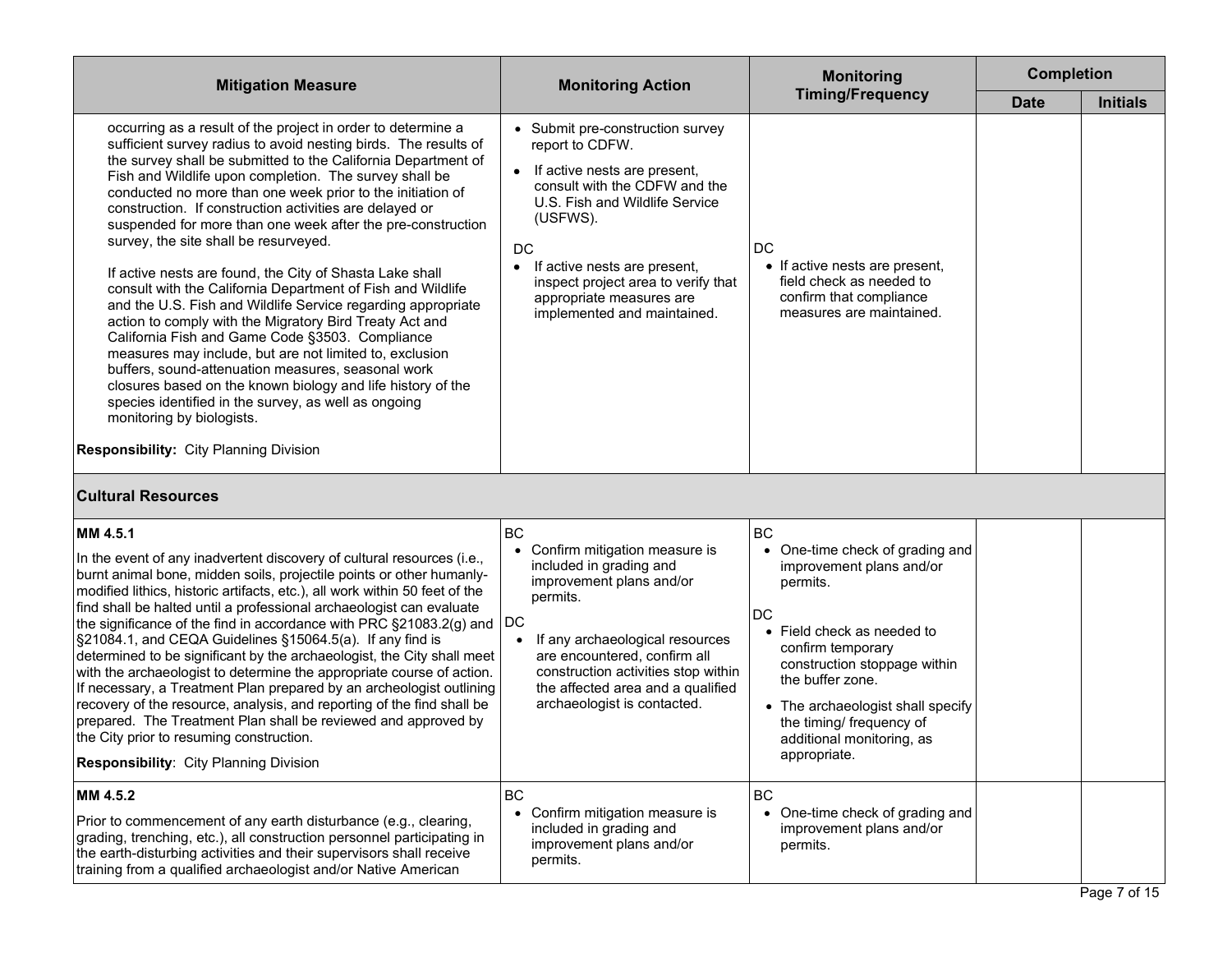| <b>Mitigation Measure</b>                                                                                                                                                                                                                                                                                                                                                                                                                                                                                                | <b>Monitoring Action</b>                                                                                                                                                                                                                                                                                                       | <b>Monitoring</b>                                                                                                                                         | <b>Completion</b> |                 |
|--------------------------------------------------------------------------------------------------------------------------------------------------------------------------------------------------------------------------------------------------------------------------------------------------------------------------------------------------------------------------------------------------------------------------------------------------------------------------------------------------------------------------|--------------------------------------------------------------------------------------------------------------------------------------------------------------------------------------------------------------------------------------------------------------------------------------------------------------------------------|-----------------------------------------------------------------------------------------------------------------------------------------------------------|-------------------|-----------------|
|                                                                                                                                                                                                                                                                                                                                                                                                                                                                                                                          |                                                                                                                                                                                                                                                                                                                                | <b>Timing/Frequency</b>                                                                                                                                   | <b>Date</b>       | <b>Initials</b> |
| representative regarding cultural and tribal cultural resources that<br>may be present in the project site. Representatives from the Wintu<br>Tribe of Northern California & Toyon-Wintu Center shall be given<br>the opportunity to review the training materials and participate in<br>the initial training.                                                                                                                                                                                                           | Confirm all applicable<br>$\bullet$<br>construction personnel complete<br>training by a qualified<br>archaeologist and/or Native<br>American representative.                                                                                                                                                                   | • Check documentation of<br>training to ensure compliance<br>with the mitigation measure.                                                                 |                   |                 |
| At a minimum, the training shall include a discussion of pertinent<br>laws protecting cultural and tribal cultural resources, examples of<br>resources that could be encountered in the project site, and<br>procedures to be followed if resources are found.                                                                                                                                                                                                                                                           | DC<br>Confirm new personnel complete<br>$\bullet$<br>worker awareness training.                                                                                                                                                                                                                                                | DC<br>• Check documentation of<br>training as needed.                                                                                                     |                   |                 |
| If new personnel are added to the project, the City shall ensure<br>that they receive the mandatory training before starting work. The<br>initial training session may be videotaped and presented to new<br>personnel to satisfy the sensitivity training requirement.                                                                                                                                                                                                                                                  |                                                                                                                                                                                                                                                                                                                                |                                                                                                                                                           |                   |                 |
| <b>Responsibility: City Planning Division</b>                                                                                                                                                                                                                                                                                                                                                                                                                                                                            |                                                                                                                                                                                                                                                                                                                                |                                                                                                                                                           |                   |                 |
| MM 4.5.3<br>A minimum of one week in advance of any ground-disturbing<br>activities (e.g., tree removal, clearing, grading, trenching, etc.), the<br>Wintu Tribe of Northern California & Toyon-Wintu Center shall be<br>notified and offered the opportunity for a Native American<br>representative to voluntarily monitor ground-disturbing activities.<br><b>Responsibility: City Planning Division</b>                                                                                                              | BC<br>• Ensure notification of the Wintu<br>Tribe in accordance with the<br>mitigation measure.                                                                                                                                                                                                                                | <b>BC</b><br>• One-time notification of the<br>Wintu Tribe.                                                                                               |                   |                 |
| MM 4.5.4<br>In the event that cultural resources or human remains of Native<br>American descent are identified during earth disturbance, the Wintu<br>Tribe of Northern California & Toyon Wintu Center shall be<br>requested to provide a Native American monitor to observe<br>subsequent earth-disturbing construction activities on potentially<br>sensitive lands. Costs associated with such Native American<br>monitoring shall be the responsibility of the Developer.<br>Responsibility: City Planning Division | <b>BC</b><br>Confirm mitigation measure is<br>$\bullet$<br>included in grading and<br>improvement plans and/or<br>permits.<br>DC<br>• If any cultural resources or human<br>remains of Native American<br>descent are encountered, confirm<br>notification of the Wintu Tribe in<br>accordance with the mitigation<br>measure. | <b>BC</b><br>One-time check of grading and<br>$\bullet$<br>improvement plans and/or<br>permits.<br>DC<br>• Field check as needed to<br>ensure compliance. |                   |                 |
| MM 4.5.5<br>In the event that human remains are encountered during<br>construction activities, the City shall comply with<br>S15064.5(e)(1) of the CEQA Guidelines and PRC S7050.5. All<br>project-related ground disturbance within 100 feet of the find<br>shall be halted until the County coroner has been notified. If                                                                                                                                                                                              | <b>BC</b><br>• Confirm mitigation measure is<br>included in grading and<br>improvement plans and/or<br>permits.                                                                                                                                                                                                                | BC<br>• One-time check of grading and<br>improvement plans and/or<br>permits.                                                                             |                   |                 |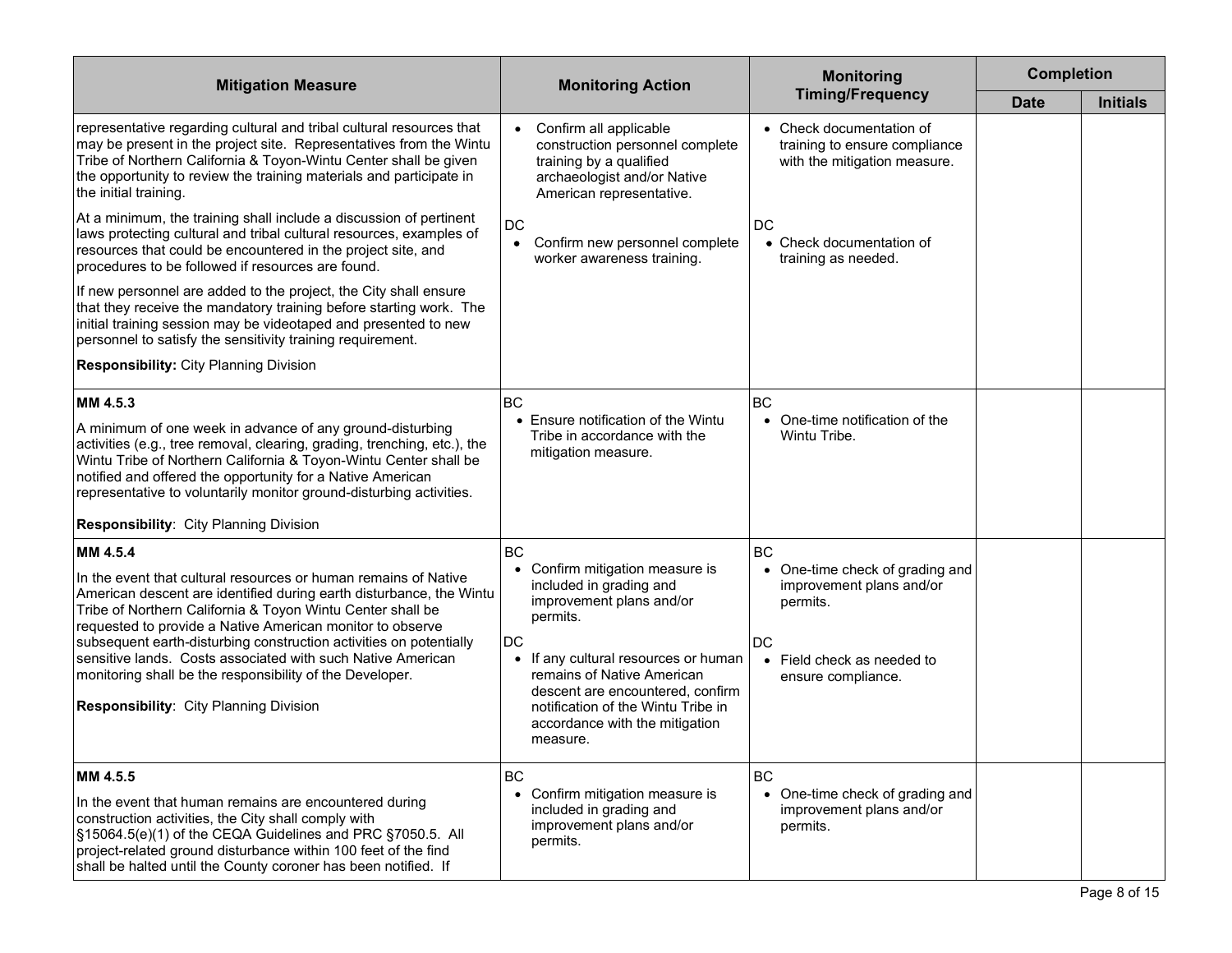| <b>Mitigation Measure</b>                                                                                                                                                                                                                                                                                                                                                                                                                                                                                                                                                                                                                                                                                                                      | <b>Monitoring Action</b>                                                                                                                                                                                                                                                                                                                               | <b>Monitoring</b>                                                                                                                                                                                        | <b>Completion</b> |                 |
|------------------------------------------------------------------------------------------------------------------------------------------------------------------------------------------------------------------------------------------------------------------------------------------------------------------------------------------------------------------------------------------------------------------------------------------------------------------------------------------------------------------------------------------------------------------------------------------------------------------------------------------------------------------------------------------------------------------------------------------------|--------------------------------------------------------------------------------------------------------------------------------------------------------------------------------------------------------------------------------------------------------------------------------------------------------------------------------------------------------|----------------------------------------------------------------------------------------------------------------------------------------------------------------------------------------------------------|-------------------|-----------------|
|                                                                                                                                                                                                                                                                                                                                                                                                                                                                                                                                                                                                                                                                                                                                                |                                                                                                                                                                                                                                                                                                                                                        | <b>Timing/Frequency</b>                                                                                                                                                                                  | <b>Date</b>       | <b>Initials</b> |
| the coroner determines that the remains are Native American,<br>the coroner will notify the NAHC to identify the most likely<br>descendants of the deceased Native Americans. Project-<br>related ground disturbance in the vicinity of the find shall not<br>resume until the process detailed in §15064.5(e) has been<br>completed.<br><b>Responsibility: City Planning Division</b>                                                                                                                                                                                                                                                                                                                                                         | <b>DC</b><br>• If any human remains are<br>encountered, confirm all<br>construction activities stop within<br>the affected area and contact the<br>county coroner in accordance with<br>the mitigation measure.<br>• If human remains are identified as<br>Native American, complete the<br>process detailed in §15064.5(e) of<br>the CEQA Guidelines. | DC<br>Field check as needed to<br>$\bullet$<br>confirm temporary<br>construction stoppage.<br>Confirmation of compliance<br>with mitigation measure as<br>needed.                                        |                   |                 |
| <b>Geology and Soils</b>                                                                                                                                                                                                                                                                                                                                                                                                                                                                                                                                                                                                                                                                                                                       |                                                                                                                                                                                                                                                                                                                                                        |                                                                                                                                                                                                          |                   |                 |
| Implementation of MM 4.9.1.                                                                                                                                                                                                                                                                                                                                                                                                                                                                                                                                                                                                                                                                                                                    |                                                                                                                                                                                                                                                                                                                                                        |                                                                                                                                                                                                          |                   |                 |
| MM 4.7.1                                                                                                                                                                                                                                                                                                                                                                                                                                                                                                                                                                                                                                                                                                                                       | <b>BC</b>                                                                                                                                                                                                                                                                                                                                              | <b>BC</b>                                                                                                                                                                                                |                   |                 |
| Prior to issuance of a grading permit, additional geotechnical<br>testing shall be conducted as recommended in the January 17,<br>2020, CGI Technical Services, Inc., Update to Geotechnical<br>Report, Windsor Estates III, Shasta Lake, California. Testing<br>shall be conducted by a California registered geotechnical<br>engineer, certified engineering geologist, or other qualified<br>professional approved by the City Engineer or his/her designee.                                                                                                                                                                                                                                                                                | • Confirm completion of additional<br>geotechnical testing in accordance<br>with mitigation measure.<br>• Confirm any recommendations are<br>included in grading and<br>improvement plans and/or permits.                                                                                                                                              | One-time check of<br>geotechnical testing results.<br>One-time check of grading and<br>improvement plans and/or<br>permits.                                                                              |                   |                 |
| <b>Responsibility: City Engineer</b>                                                                                                                                                                                                                                                                                                                                                                                                                                                                                                                                                                                                                                                                                                           |                                                                                                                                                                                                                                                                                                                                                        |                                                                                                                                                                                                          |                   |                 |
| MM 4.7.2<br>Prior to issuance of a grading permit, grading/improvement<br>plans and other applicable plans shall be reviewed by a<br>California registered geotechnical engineer, certified<br>engineering geologist, or other qualified professional approved<br>by the City Engineer or his/her designee to ensure that all<br>recommendations included in the January 7, 2003, Brown &<br>Mills, Inc., Geotechnical Investigation Report, Proposed<br>Residential Subdivision, Deer Creek Manor, Pine Grove<br>Avenue, Shasta Lake, CA are implemented. Applicable notes<br>shall be placed on the attachment sheet to the improvement<br>plans and in applicable project plans and specifications.<br><b>Responsibility: City Engineer</b> | BC.<br>• Confirm review of<br>grading/improvement plans and<br>other applicable plans by a<br>qualified professional in<br>accordance with the mitigation<br>measure.<br>• Confirm that applicable notes are<br>included on the improvement plans<br>and other applicable plans and<br>specifications.                                                 | B <sub>C</sub><br>• One-time confirmation of<br>applicable plan review by a<br>qualified professional.<br>• One-time review of<br>improvement plans and other<br>applicable plans and<br>specifications. |                   |                 |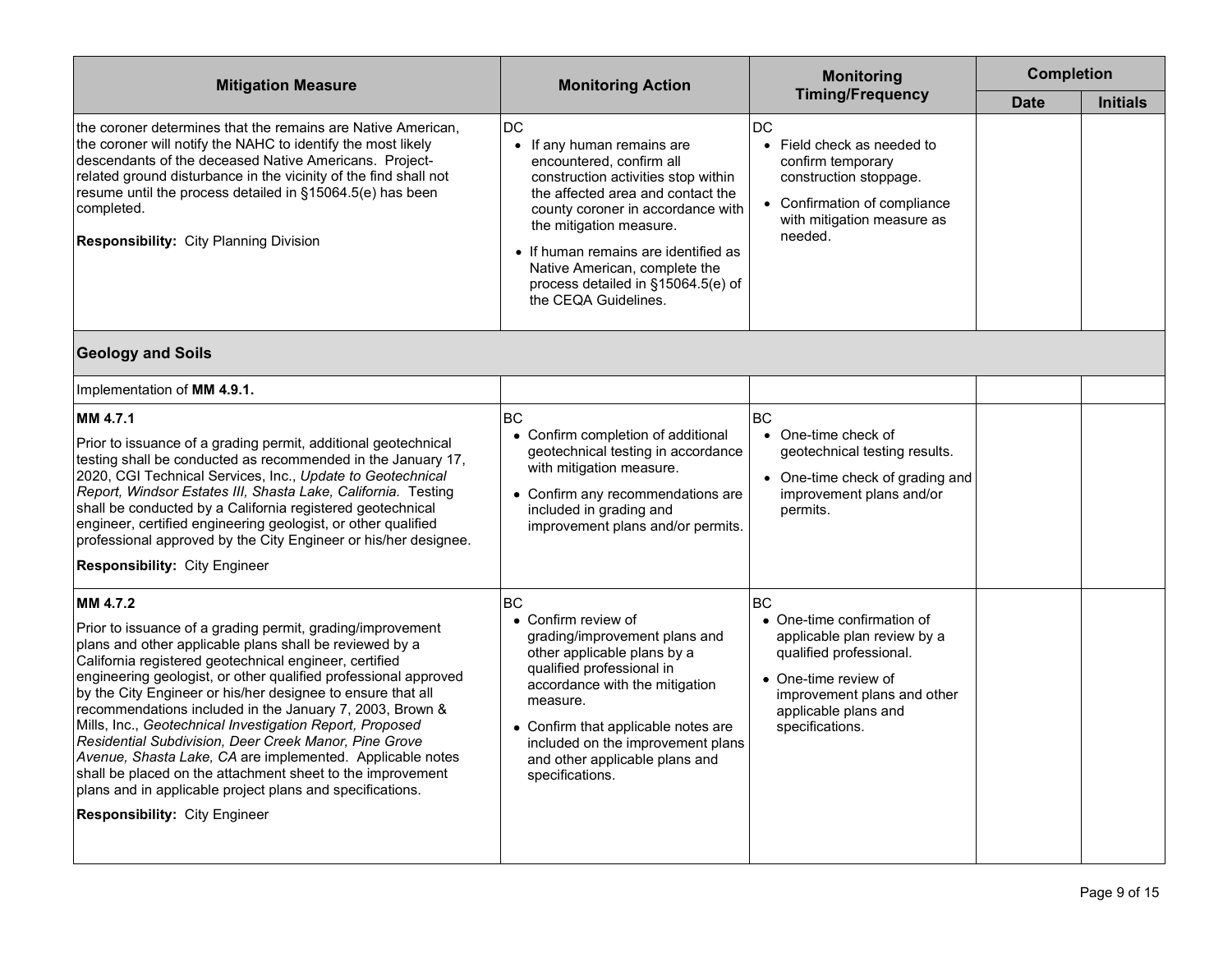| <b>Mitigation Measure</b>                                                                                                                                                                                                                                                                                                                                                                                                                                                                                                                                                                                                                                                                                                            | <b>Monitoring Action</b>                                                                                                                                                                                                                                                                                   | <b>Monitoring</b>                                                                                                                                                                                                                                                                                                                                  | <b>Completion</b> |                 |
|--------------------------------------------------------------------------------------------------------------------------------------------------------------------------------------------------------------------------------------------------------------------------------------------------------------------------------------------------------------------------------------------------------------------------------------------------------------------------------------------------------------------------------------------------------------------------------------------------------------------------------------------------------------------------------------------------------------------------------------|------------------------------------------------------------------------------------------------------------------------------------------------------------------------------------------------------------------------------------------------------------------------------------------------------------|----------------------------------------------------------------------------------------------------------------------------------------------------------------------------------------------------------------------------------------------------------------------------------------------------------------------------------------------------|-------------------|-----------------|
|                                                                                                                                                                                                                                                                                                                                                                                                                                                                                                                                                                                                                                                                                                                                      |                                                                                                                                                                                                                                                                                                            | <b>Timing/Frequency</b>                                                                                                                                                                                                                                                                                                                            | <b>Date</b>       | <b>Initials</b> |
| MM 4.7.3<br>Site earthwork activities shall be monitored by a qualified<br>professional approved by the City Engineer or his/her designee<br>as recommended in the January 7, 2003, Brown & Mills, Inc.,<br>Geotechnical Investigation Report, Proposed Residential<br>Subdivision, Deer Creek Manor, Pine Grove Avenue, Shasta<br>Lake, CA.<br>Responsibility: City Building Official                                                                                                                                                                                                                                                                                                                                               | <b>BC</b><br>Confirm mitigation measure is<br>$\bullet$<br>included in grading and<br>improvement plans and/or<br>permits.<br>DC<br>• Ensure monitoring is conducted in<br>accordance with the mitigation<br>measure.                                                                                      | <b>BC</b><br>One-time check of grading and<br>$\bullet$<br>improvement plans and/or<br>permits.<br>DC<br>• Field check as needed to<br>ensure compliance with the<br>mitigation measure.                                                                                                                                                           |                   |                 |
| MM 4.7.4<br>If paleontological resources (fossils) are discovered during<br>construction, all work within a 60-foot radius of the find shall<br>be halted until a professional paleontologist can evaluate the<br>significance of the find. If any find is determined to be<br>significant by the paleontologist, the City shall meet with the<br>paleontologist to determine the appropriate course of action. If<br>necessary, a Treatment Plan prepared by a paleontologist<br>outlining recovery of the resource, analysis, and reporting of<br>the find shall be prepared. The Treatment Plan shall be<br>reviewed and approved by the City prior to resuming<br>construction.<br><b>Responsibility: City Planning Division</b> | <b>BC</b><br>• Confirm mitigation measure is<br>included in grading and<br>improvement plans and/or<br>permits.<br><b>DC</b><br>• If any paleontological resources<br>are encountered, confirm<br>construction activities stop within<br>the affected area and a qualified<br>paleontologist is contacted. | <b>BC</b><br>One-time check of grading and<br>$\bullet$<br>improvement plans and/or<br>permits.<br>DC<br>Consult with paleontologist as<br>$\bullet$<br>needed to determine<br>appropriate course of action.<br>• One-time review of Treatment<br>Plan, if required.<br>• Field check as needed to<br>confirm implementation of<br>Treatment Plan. |                   |                 |
| <b>Hazards / Hazardous Materials</b>                                                                                                                                                                                                                                                                                                                                                                                                                                                                                                                                                                                                                                                                                                 |                                                                                                                                                                                                                                                                                                            |                                                                                                                                                                                                                                                                                                                                                    |                   |                 |
| MM 4.9.1<br>If blasting is required, prior to commencement of blasting<br>activities, a Blasting Plan shall be prepared and submitted to the<br>City's Building Official for review and approval to ensure that<br>potential impacts with respect to noise, vibration, safety, and<br>security are adequately addressed. All work shall be conducted<br>under the direct supervision of a blaster holding a current license<br>issued by Cal/OSHA.<br>The Blasting Plan shall include, at a minimum, the following:<br>Identification of licensed blaster(s) who will be<br>a.<br>conducting/supervising the work.                                                                                                                   | <b>BC</b><br>Confirm mitigation measure is<br>included in grading and<br>improvement plans and/or<br>permits.<br>• Review and approve Blasting<br>Plan, if necessary.<br><b>DC</b><br>Ensure compliance with Blasting<br>$\bullet$<br>Plan.                                                                | BC<br>One-time check of grading and<br>improvement plans and/or<br>permits.<br>• One-time review and approval<br>of Blasting Plan.<br>DC<br>• Field check as needed to<br>ensure compliance with the<br>Blasting Plan.                                                                                                                             |                   |                 |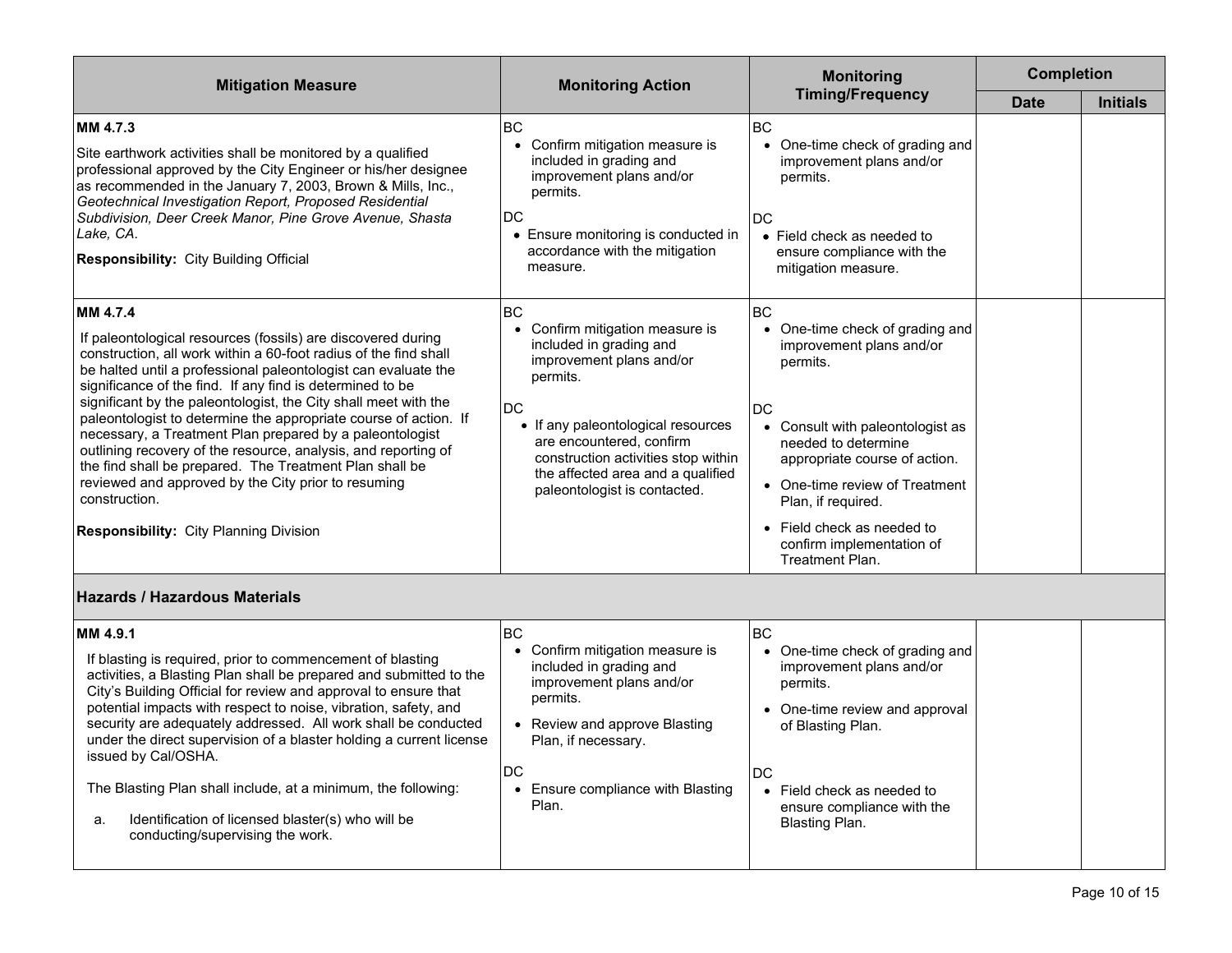| <b>Mitigation Measure</b>          |                                                                                                                                                                                                                                                                                                                                                                                                                                                                                               | <b>Monitoring Action</b>                                                                                                                                                                                                                                                           | <b>Monitoring</b>                                                                                                                                                                              | <b>Completion</b> |                 |
|------------------------------------|-----------------------------------------------------------------------------------------------------------------------------------------------------------------------------------------------------------------------------------------------------------------------------------------------------------------------------------------------------------------------------------------------------------------------------------------------------------------------------------------------|------------------------------------------------------------------------------------------------------------------------------------------------------------------------------------------------------------------------------------------------------------------------------------|------------------------------------------------------------------------------------------------------------------------------------------------------------------------------------------------|-------------------|-----------------|
|                                    |                                                                                                                                                                                                                                                                                                                                                                                                                                                                                               |                                                                                                                                                                                                                                                                                    | <b>Timing/Frequency</b>                                                                                                                                                                        | <b>Date</b>       | <b>Initials</b> |
| b.                                 | Plans, drawn to scale, showing blasting locations and<br>distances from neighboring dwelling units and other<br>structures.                                                                                                                                                                                                                                                                                                                                                                   |                                                                                                                                                                                                                                                                                    |                                                                                                                                                                                                |                   |                 |
| c.                                 | Identification of type and quantity of explosives, description<br>of detonation devices, and description of the extent and<br>duration of the blasting.                                                                                                                                                                                                                                                                                                                                       |                                                                                                                                                                                                                                                                                    |                                                                                                                                                                                                |                   |                 |
| d.                                 | Identification of Best Management Practices (e.g., matting<br>or covering the blast area, etc.) that will be implemented to<br>minimize noise and vibration from blasting and prevent<br>structural damage and potential impacts to human health,<br>safety, and the environment from the use of explosives.                                                                                                                                                                                  |                                                                                                                                                                                                                                                                                    |                                                                                                                                                                                                |                   |                 |
| е.                                 | Procedures for pre-blast and post-blast structural<br>inspections for structures within 300 feet of the blast site.                                                                                                                                                                                                                                                                                                                                                                           |                                                                                                                                                                                                                                                                                    |                                                                                                                                                                                                |                   |                 |
| f.                                 | Blasting notification procedures and a list of<br>agencies/entities and potentially affected sensitive<br>receptors to be notified. At a minimum, sensitive receptors<br>within 300 feet of the blast site must be notified a minimum<br>of 24 hours prior to blasting activities.                                                                                                                                                                                                            |                                                                                                                                                                                                                                                                                    |                                                                                                                                                                                                |                   |                 |
|                                    | <b>Responsibility:</b> City Building and Planning Divisions                                                                                                                                                                                                                                                                                                                                                                                                                                   |                                                                                                                                                                                                                                                                                    |                                                                                                                                                                                                |                   |                 |
| MM 4.9.2                           |                                                                                                                                                                                                                                                                                                                                                                                                                                                                                               | <b>BC</b>                                                                                                                                                                                                                                                                          | <b>BC</b>                                                                                                                                                                                      |                   |                 |
|                                    | During construction, all areas in which work will be completed<br>using spark-producing equipment shall be cleared of dried<br>vegetation or other materials that could serve as fire fuel. To the<br>extent feasible, the contractor shall keep these areas clear of<br>combustible materials in order to maintain a fire break.                                                                                                                                                             | Confirm mitigation measure is<br>included in grading and<br>improvement plans and/or<br>permits.<br>DC                                                                                                                                                                             | One-time check of grading and<br>improvement plans and/or<br>permits.<br>DC                                                                                                                    |                   |                 |
|                                    | <b>Responsibility: City Building Division</b>                                                                                                                                                                                                                                                                                                                                                                                                                                                 | • Field check to confirm compliance<br>with the mitigation measure.                                                                                                                                                                                                                | Field check as needed to<br>ensure compliance with the<br>mitigation measure.                                                                                                                  |                   |                 |
| <b>Hydrology and Water Quality</b> |                                                                                                                                                                                                                                                                                                                                                                                                                                                                                               |                                                                                                                                                                                                                                                                                    |                                                                                                                                                                                                |                   |                 |
| MM 4.10.1                          |                                                                                                                                                                                                                                                                                                                                                                                                                                                                                               | <b>BC</b>                                                                                                                                                                                                                                                                          | <b>BC</b>                                                                                                                                                                                      |                   |                 |
|                                    | Grading/improvement plans and specifications shall be prepared<br>and signed by a civil engineer or other licensed professional as<br>authorized by the California Business and Professions Code and<br>shall incorporate best management practices (BMPs) to ensure<br>compliance with the NPDES General Permit for Waste<br>Discharges from Small Municipal Separate Storm Sewer Systems<br>(MS4s) and Chapter 13.36 (Storm Water Quality Management) of<br>the Shasta Lake Municipal Code. | • Confirm review of<br>grading/improvement plans by a<br>civil engineer or other qualified<br>professional to ensure compliance<br>with the Phase II MS4 permit and<br>City storm water quality<br>regulations.<br>• Review and approve Operations<br>and Maintenance Plan for the | • One-time confirmation of<br>plan/specification review by a<br>civil engineer or other qualified<br>professional.<br>• One-time review and approval<br>of Operations and<br>Maintenance Plan. |                   |                 |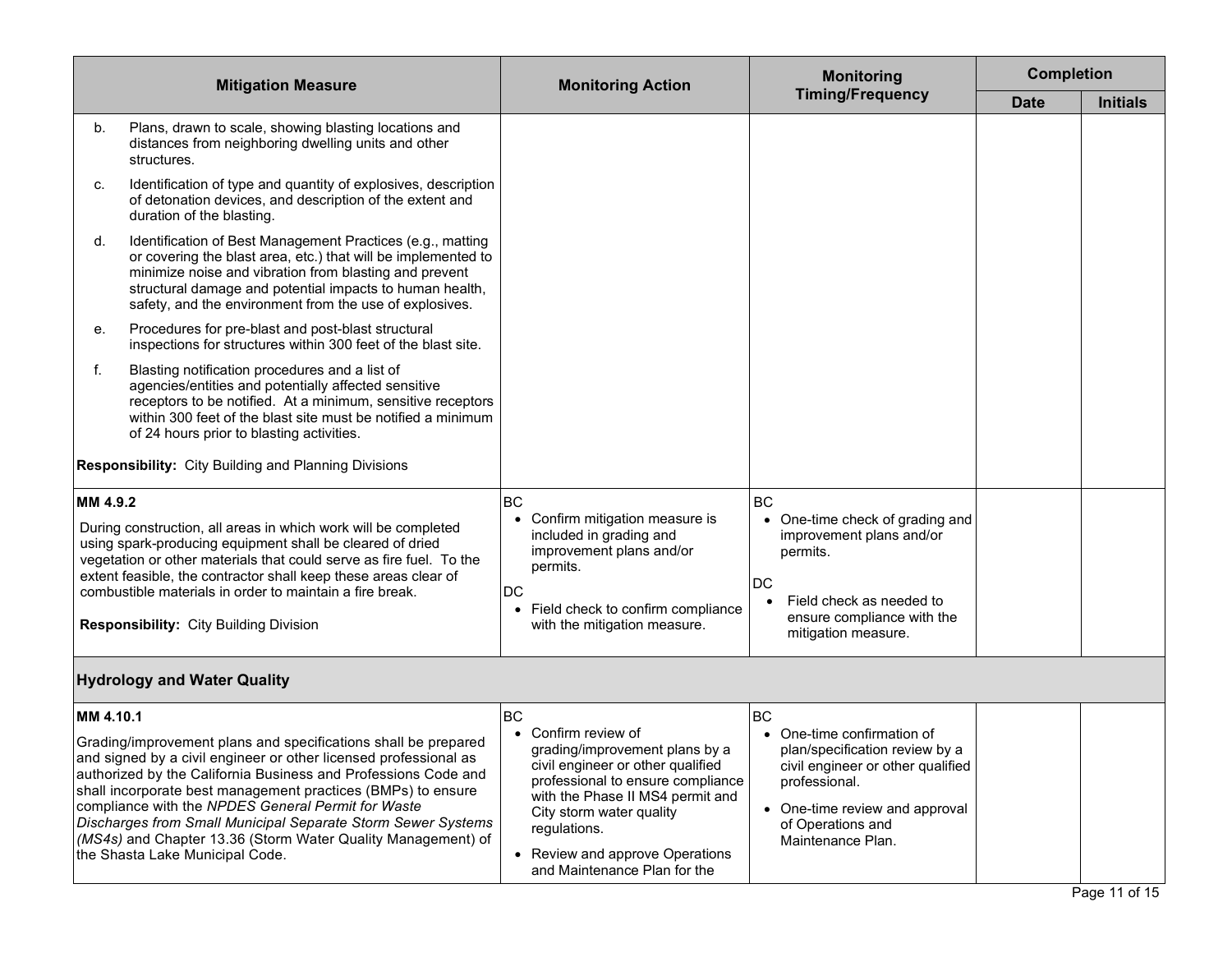| <b>Mitigation Measure</b>                                                                                                                                                                                                                                                                                                                                                                                                                                                                                                                                                                                                                                                                                                                                                                                                                                                                                                                                                                                                                                                                                                            | <b>Monitoring Action</b>                                                                                                                                                                                                                                                                                                                                                                 | <b>Monitoring</b>                                                                                                                                                                                                             | <b>Completion</b> |                 |
|--------------------------------------------------------------------------------------------------------------------------------------------------------------------------------------------------------------------------------------------------------------------------------------------------------------------------------------------------------------------------------------------------------------------------------------------------------------------------------------------------------------------------------------------------------------------------------------------------------------------------------------------------------------------------------------------------------------------------------------------------------------------------------------------------------------------------------------------------------------------------------------------------------------------------------------------------------------------------------------------------------------------------------------------------------------------------------------------------------------------------------------|------------------------------------------------------------------------------------------------------------------------------------------------------------------------------------------------------------------------------------------------------------------------------------------------------------------------------------------------------------------------------------------|-------------------------------------------------------------------------------------------------------------------------------------------------------------------------------------------------------------------------------|-------------------|-----------------|
|                                                                                                                                                                                                                                                                                                                                                                                                                                                                                                                                                                                                                                                                                                                                                                                                                                                                                                                                                                                                                                                                                                                                      |                                                                                                                                                                                                                                                                                                                                                                                          | <b>Timing/Frequency</b>                                                                                                                                                                                                       | <b>Date</b>       | <b>Initials</b> |
| Temporary and permanent BMPs shall be designed and<br>constructed in accordance with the California Stormwater Quality<br>Association (CASQA) BMP Handbook or equivalent handbook<br>approved by the City. Plans shall be accompanied by an<br>Operations and Maintenance Plan for the ongoing maintenance of<br>post-construction measures in accordance with the Phase II MS4<br>permit.<br>Prior to issuance of a grading permit or building permit, the plans<br>and specifications shall be reviewed to ensure compliance with<br>the applicable storm water regulations. In accordance with the<br>Phase II MS4 permit, plan reviewers must be certified as a<br>Qualified Storm Water Pollution Prevention Plan (SWPPP)<br>Developer (QSD), pursuant to a State Water Board-sponsored<br>program.<br>Prior to issuance of a Certificate of Occupancy, BMPs shall be<br>inspected by a QSD or a certified Qualified SWPPP Practitioner<br>(QSP) as required by the Phase II MS4 permit to ensure that post-<br>construction measures have been implemented.<br><b>Responsibility:</b> City Engineer and City Building Division | ongoing maintenance of post-<br>construction measures in<br>accordance with the Phase II MS4<br>permit.<br>DC<br>Ensure inspections are completed<br>$\bullet$<br>by a QSD or QSP in accordance<br>with the mitigation measure.<br><b>AC</b><br>Ensure that post-construction<br>$\bullet$<br>BMPs are properly maintained in<br>accordance with the Operations<br>and Maintenance Plan. | DC<br>Field check as needed to<br>$\bullet$<br>ensure implementation of<br>construction and post-<br>construction BMPs.<br>AC<br>• Field check as needed to<br>ensure that post-construction<br>BMPs are properly maintained. |                   |                 |
| MM 4.10.2                                                                                                                                                                                                                                                                                                                                                                                                                                                                                                                                                                                                                                                                                                                                                                                                                                                                                                                                                                                                                                                                                                                            | <b>BC</b><br>Review and approve final<br>$\bullet$                                                                                                                                                                                                                                                                                                                                       | <b>BC</b><br>• One-time check of final                                                                                                                                                                                        |                   |                 |
| The final drainage plan shall address the subdivision as a whole<br>and shall address phasing of the subdivision to ensure that<br>adequate detention is provided for each phase of development.<br>The drainage plan shall be prepared by a licensed professional<br>engineer and shall include the following:                                                                                                                                                                                                                                                                                                                                                                                                                                                                                                                                                                                                                                                                                                                                                                                                                      | drainage plan.<br>Confirm that required drainage<br>$\bullet$<br>improvements are included in the<br>improvement plans and other                                                                                                                                                                                                                                                         | drainage and improvement<br>plans and other applicable<br>plans.                                                                                                                                                              |                   |                 |
| Pre- and post-construction volume calculations for the 10-, 25-<br>а.<br>and 100-year design storm events for each drainage basin;<br>runoff detention requirements shall be met for the three basins<br>flowing to Churn Creek and the one basin flowing to Salt<br>Creek.                                                                                                                                                                                                                                                                                                                                                                                                                                                                                                                                                                                                                                                                                                                                                                                                                                                          | applicable plans.<br>DC<br>Ensure completion of drainage<br>$\bullet$<br>improvements.                                                                                                                                                                                                                                                                                                   | DC<br>Field check as needed to<br>$\bullet$<br>ensure completion of drainage<br>improvements.                                                                                                                                 |                   |                 |
| Verification that the existing detention basin in Phase 2, Unit 5,<br>b.<br>of the Windsor Estates subdivision has adequate capacity to<br>accommodate flows from the proposed project.                                                                                                                                                                                                                                                                                                                                                                                                                                                                                                                                                                                                                                                                                                                                                                                                                                                                                                                                              |                                                                                                                                                                                                                                                                                                                                                                                          |                                                                                                                                                                                                                               |                   |                 |
| Detailed improvement plans for the drainage system, including<br>C.<br>detention basins, inlets, outlets, storm drain pipes, etc., in<br>accordance with the City's construction standards.                                                                                                                                                                                                                                                                                                                                                                                                                                                                                                                                                                                                                                                                                                                                                                                                                                                                                                                                          |                                                                                                                                                                                                                                                                                                                                                                                          |                                                                                                                                                                                                                               |                   |                 |
| Additional information deemed necessary by the City Engineer<br>d.<br>to ensure that the project does not increase pre-development<br>peak flows for the 10-, 25-, and 100-year design storm events.                                                                                                                                                                                                                                                                                                                                                                                                                                                                                                                                                                                                                                                                                                                                                                                                                                                                                                                                 |                                                                                                                                                                                                                                                                                                                                                                                          |                                                                                                                                                                                                                               |                   |                 |
| <b>Responsibility:</b> City Engineer and City Building Division                                                                                                                                                                                                                                                                                                                                                                                                                                                                                                                                                                                                                                                                                                                                                                                                                                                                                                                                                                                                                                                                      |                                                                                                                                                                                                                                                                                                                                                                                          |                                                                                                                                                                                                                               |                   |                 |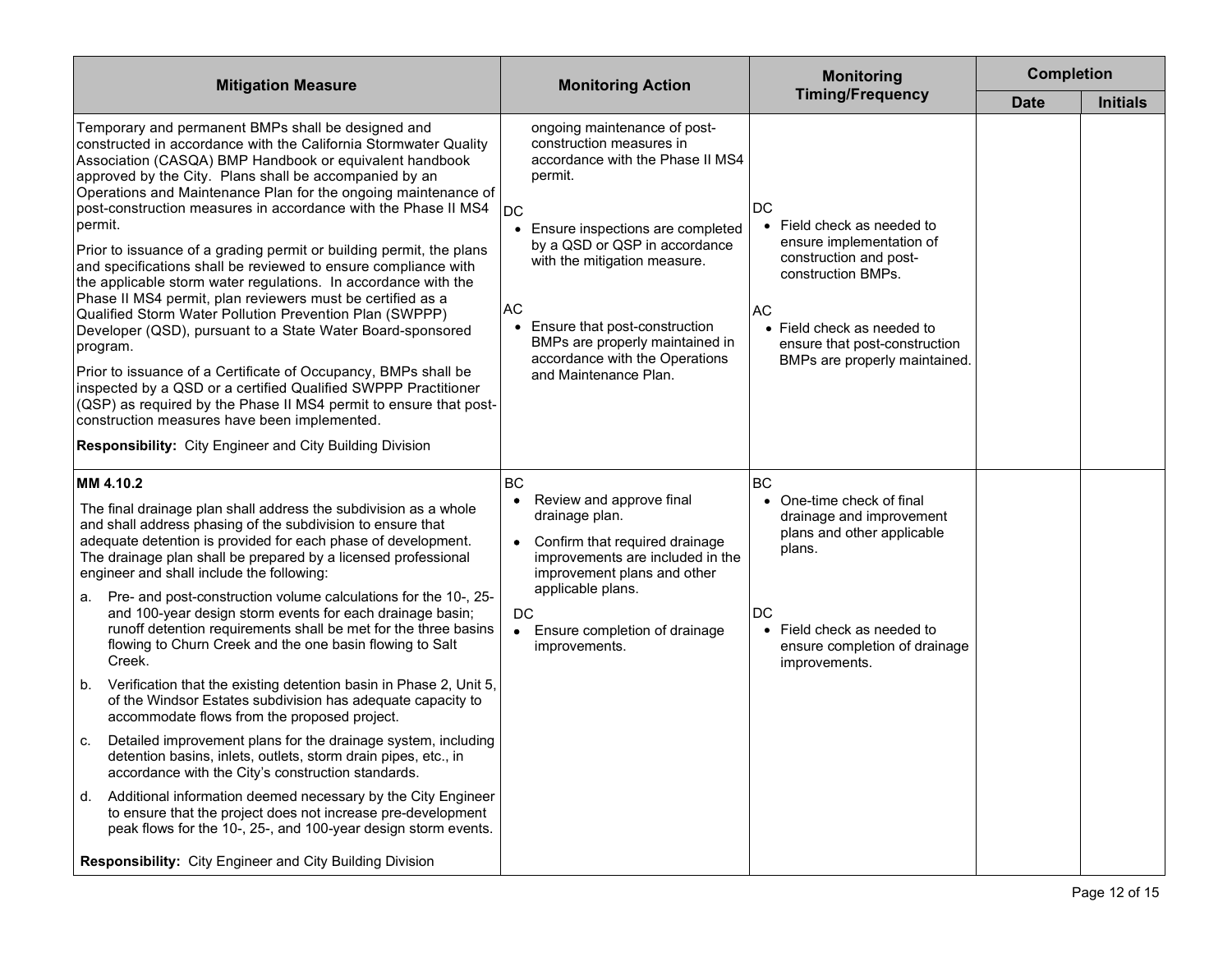| <b>Mitigation Measure</b>                                                                                                                                                                                                                                                                                                                                                                                                                                                                                                                                                                                                          | <b>Monitoring Action</b>                                                                                                                                                                                 | <b>Monitoring</b><br><b>Timing/Frequency</b>                                                                                                              | <b>Completion</b> |                 |
|------------------------------------------------------------------------------------------------------------------------------------------------------------------------------------------------------------------------------------------------------------------------------------------------------------------------------------------------------------------------------------------------------------------------------------------------------------------------------------------------------------------------------------------------------------------------------------------------------------------------------------|----------------------------------------------------------------------------------------------------------------------------------------------------------------------------------------------------------|-----------------------------------------------------------------------------------------------------------------------------------------------------------|-------------------|-----------------|
|                                                                                                                                                                                                                                                                                                                                                                                                                                                                                                                                                                                                                                    |                                                                                                                                                                                                          |                                                                                                                                                           | <b>Date</b>       | <b>Initials</b> |
| <b>Noise</b>                                                                                                                                                                                                                                                                                                                                                                                                                                                                                                                                                                                                                       |                                                                                                                                                                                                          |                                                                                                                                                           |                   |                 |
| Implementation of Mitigation Measure MM 4.3.1 and MM 4.9.1                                                                                                                                                                                                                                                                                                                                                                                                                                                                                                                                                                         |                                                                                                                                                                                                          |                                                                                                                                                           |                   |                 |
| MM 4.13.1<br>Construction activities shall be limited to between the daytime<br>hours of 7:00 A.M. and 7:00 P.M., Monday through Friday; and<br>8:00 AM to 5:00 PM on Saturdays. Construction activities shall<br>be prohibited on Sundays and federal/state recognized holidays.<br>Exceptions to these limitations may be approved by the City<br>Engineer or City Building Official, or their designees, for activities<br>that require interruption of utility services to allow work during low<br>demand periods, or to alleviate traffic congestion and safety<br>hazards.<br><b>Responsibility: City Building Division</b> | BC<br>• Confirm mitigation measure is<br>included in grading and<br>improvement plans and/or<br>permits.<br>DC<br>Ensure compliance with time<br>$\bullet$<br>limitations for construction<br>activities | <b>BC</b><br>One-time check of grading and<br>$\bullet$<br>improvement plans and/or<br>permits.<br>DC<br>Field check as needed to<br>ensure compliance.   |                   |                 |
| MM 4.13.2<br>Construction equipment shall be properly maintained and equipped<br>with noise-reduction intake and exhaust mufflers and engine<br>shrouds, in accordance with manufacturers' recommendations.<br>Equipment engine shrouds shall be closed during equipment<br>operation.<br>Responsibility: City Building Division                                                                                                                                                                                                                                                                                                   | BC<br>• Confirm mitigation measure is<br>included in grading and<br>improvement plans and/or<br>permits.<br>DC<br>Field check to ensure<br>compliance.                                                   | <b>BC</b><br>• One-time check of grading and<br>improvement plans and/or<br>permits.<br>DC<br>Field check as needed to<br>$\bullet$<br>ensure compliance. |                   |                 |
| MM 4.13.3<br>Fixed construction equipment (e.g., compressors and generators)<br>shall be located at the farthest practical distance from nearby<br>residences.<br><b>Responsibility: City Building Division</b>                                                                                                                                                                                                                                                                                                                                                                                                                    | BC<br>• Confirm mitigation measure is<br>included in grading and<br>improvement plans and/or<br>permits.<br>DC<br>Field check to ensure<br>compliance.                                                   | <b>BC</b><br>• One-time check of grading and<br>improvement plans and/or<br>permits.<br>DC<br>$\bullet$ Field check as needed to<br>ensure compliance.    |                   |                 |
| MM 4.13.4<br>Prior to issuance of a grading permit for Phase 1 or Phase 2 of the<br>subdivision, a qualified acoustical consultant shall review the final<br>traffic study and grading plans to identify locations where a sound<br>wall would be required to ensure compliance with the City's exterior<br>noise level standards. Final improvement plans for the project shall                                                                                                                                                                                                                                                   | <b>BC</b><br>• Review and approve acoustical<br>study.<br>• Confirm recommendations in the<br>acoustical study are incorporated                                                                          | <b>BC</b><br>• One-time review and approval<br>of acoustical study.<br>• One-time review of<br>improvement plans.                                         |                   |                 |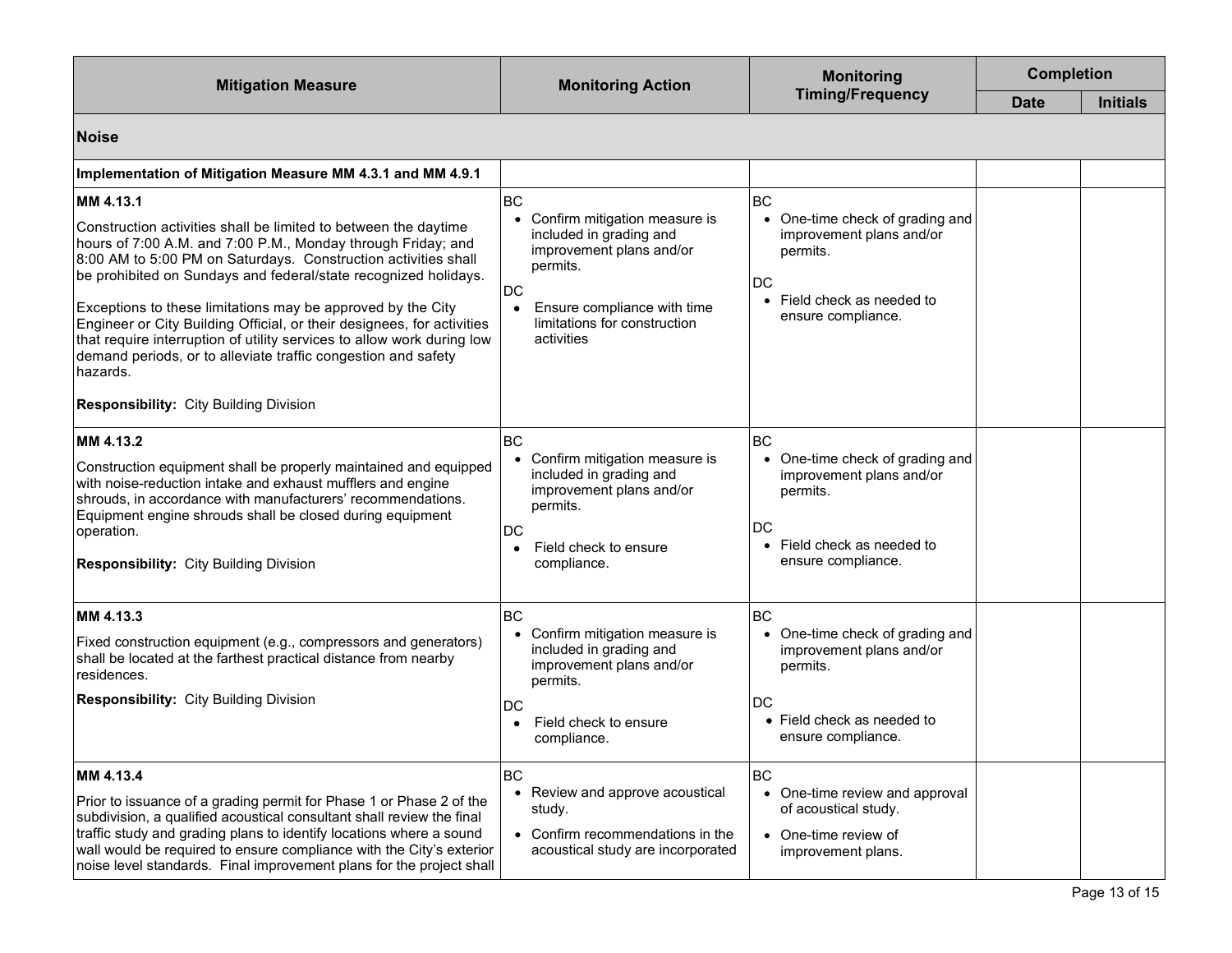| <b>Mitigation Measure</b>                                                                                                                                                                                                                                                                                                                                                                                                                                                                                                                                                                                                                                                                                                               | <b>Monitoring Action</b>                                                                                                                                                                                                                                                                                                                                                    | <b>Monitoring</b><br><b>Timing/Frequency</b>                                                                                                                                                                                                                                                                                             | <b>Completion</b> |                 |  |  |  |
|-----------------------------------------------------------------------------------------------------------------------------------------------------------------------------------------------------------------------------------------------------------------------------------------------------------------------------------------------------------------------------------------------------------------------------------------------------------------------------------------------------------------------------------------------------------------------------------------------------------------------------------------------------------------------------------------------------------------------------------------|-----------------------------------------------------------------------------------------------------------------------------------------------------------------------------------------------------------------------------------------------------------------------------------------------------------------------------------------------------------------------------|------------------------------------------------------------------------------------------------------------------------------------------------------------------------------------------------------------------------------------------------------------------------------------------------------------------------------------------|-------------------|-----------------|--|--|--|
|                                                                                                                                                                                                                                                                                                                                                                                                                                                                                                                                                                                                                                                                                                                                         |                                                                                                                                                                                                                                                                                                                                                                             |                                                                                                                                                                                                                                                                                                                                          | <b>Date</b>       | <b>Initials</b> |  |  |  |
| identify the location and height of proposed sound walls. The City's<br>Building Official shall verify that the proposed sound walls are<br>installed in accordance with the final improvement plans.<br><b>Responsibility: City Building Division</b>                                                                                                                                                                                                                                                                                                                                                                                                                                                                                  | into grading and improvement<br>plans and/or permits.<br>DC<br>Ensure construction of the sound<br>$\bullet$<br>wall in accordance with approved<br>plans.                                                                                                                                                                                                                  | DC<br>• Field check as needed to<br>ensure construction of the<br>sound wall.                                                                                                                                                                                                                                                            |                   |                 |  |  |  |
| MM 4.13.5<br>Prior to issuance of a building permit for any two-story structure<br>adjacent to Pine Grove Avenue, a qualified acoustical consultant<br>shall review the construction plans and identify whether any<br>measures over and above California Building Code and Energy<br>Code requirements are needed to ensure compliance with the<br>City's interior noise standards.<br>Responsibility: City Building Division                                                                                                                                                                                                                                                                                                          | BC<br>Ensure review by a qualified<br>$\bullet$<br>acoustical consultant of<br>construction plans for two-story<br>structures adjacent to Pine Grove<br>Avenue.<br>• Ensure any recommended noise<br>attenuation measures are<br>incorporated into applicable<br>building construction plans.<br>DC<br>Ensure implementation of noise<br>$\bullet$<br>attenuation measures. | <b>BC</b><br>One-time check of applicable<br>construction plans by an<br>acoustical consultant.<br>• One-time check of final<br>construction plans to ensure<br>implementation of<br>recommended noise<br>attenuation measures.<br>DC<br>Complete inspections as<br>needed to ensure<br>implementation of noise<br>attenuation measures. |                   |                 |  |  |  |
| <b>Transportation</b>                                                                                                                                                                                                                                                                                                                                                                                                                                                                                                                                                                                                                                                                                                                   |                                                                                                                                                                                                                                                                                                                                                                             |                                                                                                                                                                                                                                                                                                                                          |                   |                 |  |  |  |
| MM 4.17.1<br>The following measures shall be implemented to minimize the<br>potential for traffic hazards associated with sight distance:<br>a. The final improvement plans shall reflect restriping Pine<br>Grove Avenue to include a westbound acceleration lane as<br>recommended in the final W-Trans Traffic Impact Study for<br>the Windsor Estates 3 project.<br>b. All plant material and signage within a 30-foot triangle at<br>the intersection of Chaucer Way and Pine Grove Avenue<br>shall be no more than two feet in height above the curb<br>level. Trees that are trimmed so that no branches extend<br>lower than six feet above curb level are allowed.<br>Responsibility: City Engineer and City Planning Division | <b>BC</b><br>• Confirm improvement plans<br>include addition of acceleration<br>lane.<br><b>DC</b><br>• Confirm acceleration lane is<br>installed in accordance with<br>improvement plans.<br>AC.<br>• Ensure landscaping at Chaucer<br>Way and Pine Grove Avenue<br>does not impede sight distance.                                                                        | <b>BC</b><br>• One-time check of<br>improvement plans.<br>DC<br>• One-time field check to ensure<br>installation of acceleration<br>lane.<br>AC<br>• Field check landscaping as<br>needed to ensure compliance<br>with MM 4.17.1(b).                                                                                                     |                   |                 |  |  |  |